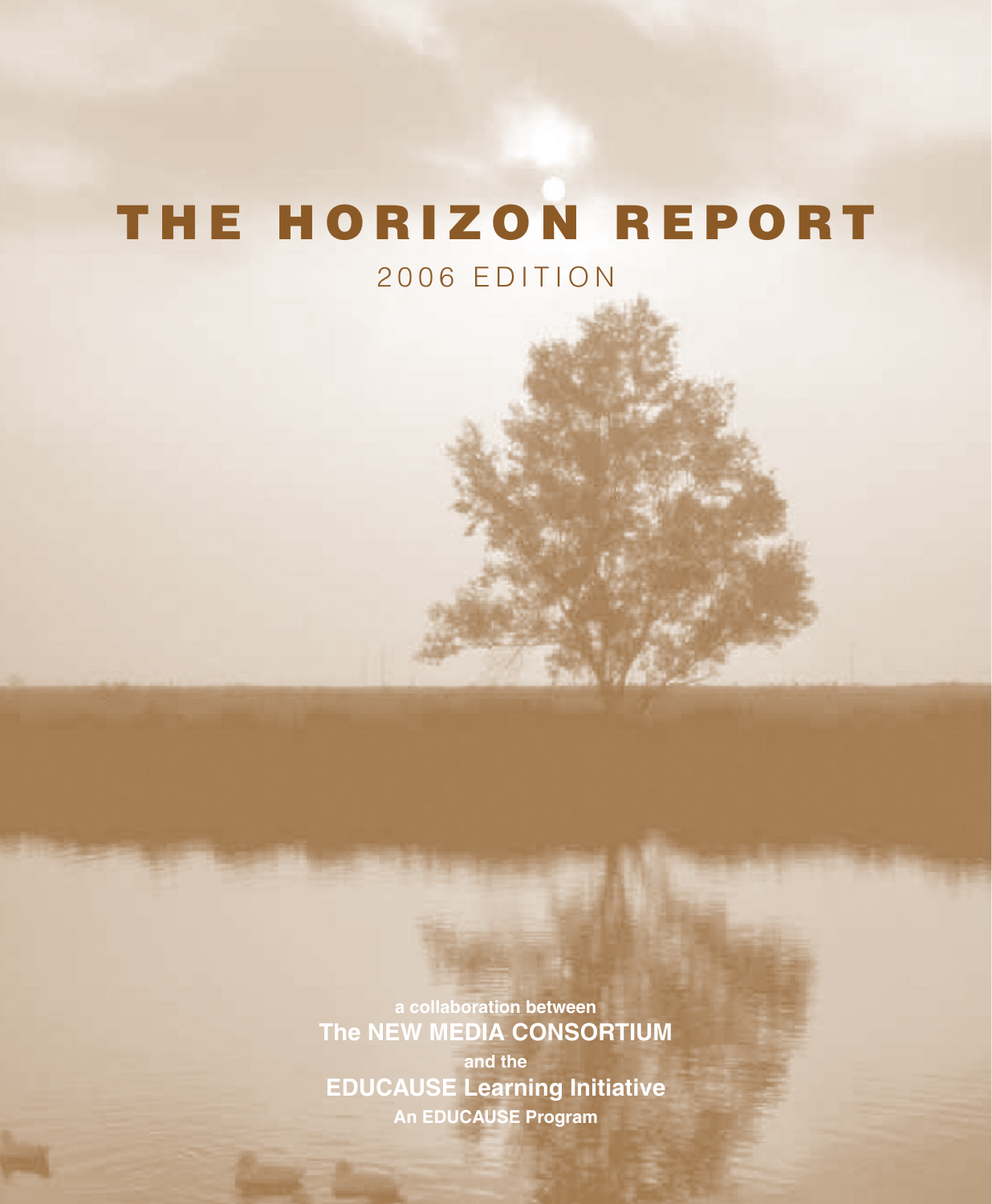**The 2006 Horizon Report is a collaboration between**

## **The NEW MEDIA CONSORTIUM**

**and the**

## **EDUCAUSE Learning Initiative An EDUCAUSE Program**

© 2006, The New Media Consortium.

Permission is granted under a Creative Commons Attribution-NonCommercial-NoDerivs license to replicate and distribute this report freely for noncommercial purposes provided that it is distributed only in its entirety.

To view a copy of this license, visit *[creativecommons.org/licenses/by-nc-nd/2.0/](http://creativecommons.org/licenses/by-nc-nd/2.0/)* or send a letter to Creative Commons, 559 Nathan Abbott Way, Stanford, California 94305, USA.

ISBN 0-9765087-3-7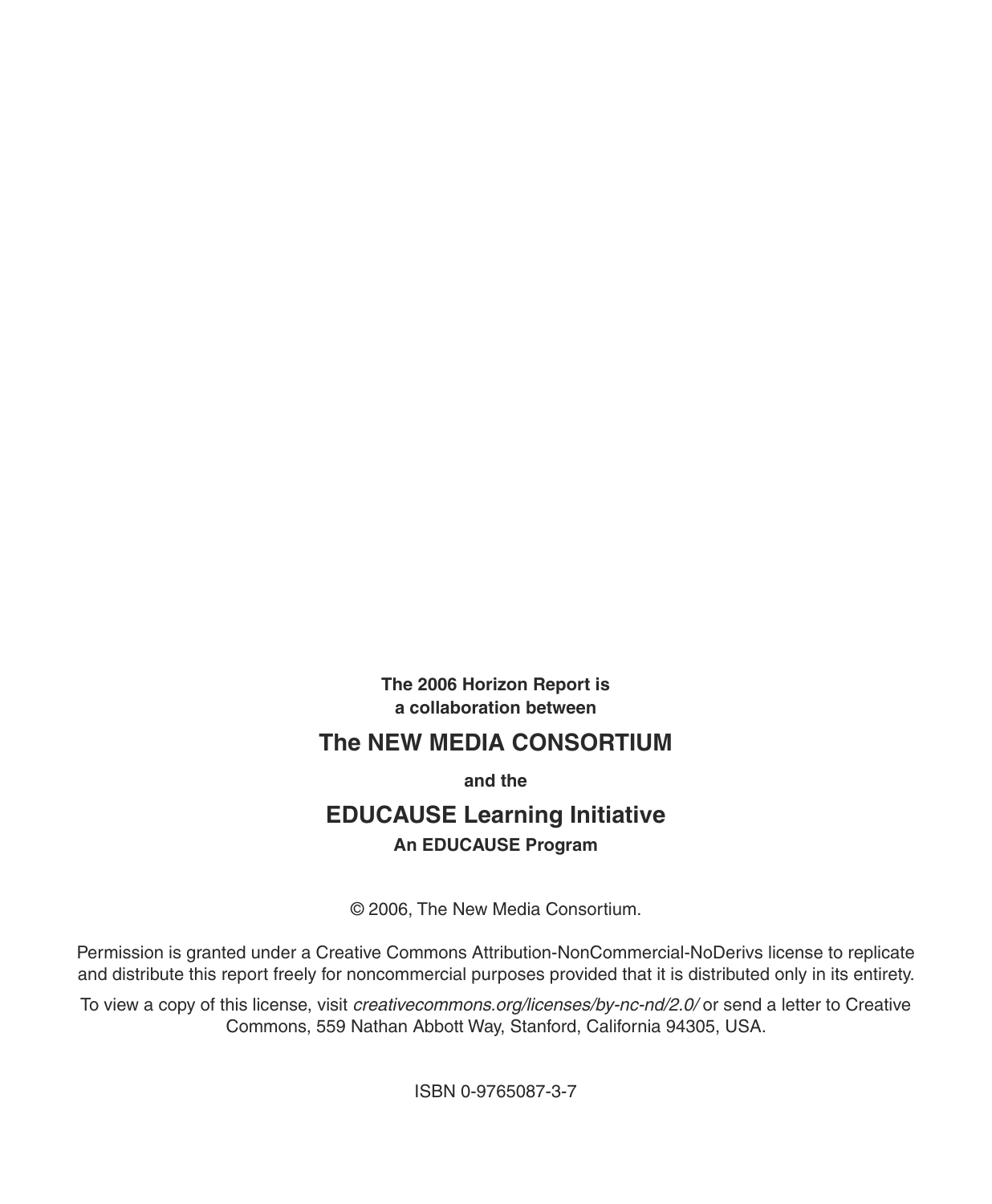## **TABLE OF CONTENTS**

| Time-to-Adoption: One Year or Less                                                                        |
|-----------------------------------------------------------------------------------------------------------|
| Overview<br>Relevance for Teaching, Learning, or Creative Expression<br>■ Examples<br>For Further Reading |
| Overview<br>Relevance for Teaching, Learning, or Creative Expression<br>■ Examples<br>For Further Reading |
| Time-to-Adoption: Two to Three Years                                                                      |
| Overview<br>Relevance for Teaching, Learning, or Creative Expression<br>■ Examples<br>For Further Reading |
| Overview<br>Relevance for Teaching, Learning, or Creative Expression<br>■ Examples<br>For Further Reading |
| Time-to-Adoption: Four to Five Years                                                                      |
| Overview<br>Relevance for Teaching, Learning, or Creative Expression<br>■ Examples<br>For Further Reading |
| Overview<br>Relevance for Teaching, Learning, or Creative Expression<br>■ Examples<br>For Further Reading |
|                                                                                                           |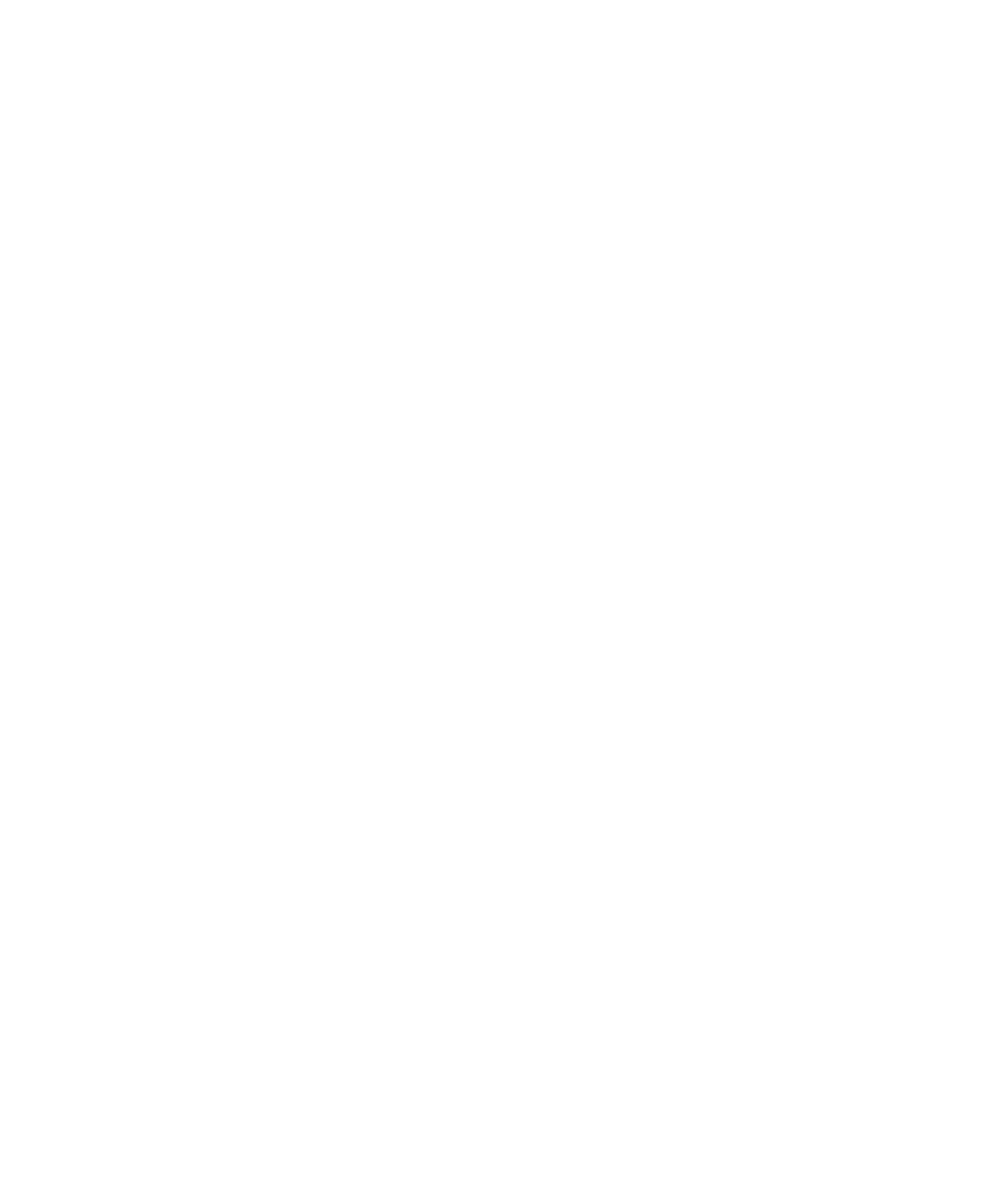## **EXECUTIVE SUMMARY**

The annual Horizon Report describes the continuing work of the NMC's Horizon Project, a researchoriented effort that seeks to identify and describe emerging technologies likely to have a large impact on teaching, learning, or creative expression within higher education. The third edition in this annual series, the 2006 Horizon Report is a collaboration between the New Media Consortium and the EDUCAUSE Learning Initiative, an EDUCAUSE program.

Each year, the report describes six areas of emerging technology that will have significant impact in higher education within three adoption horizons over the next one to five years. In defining the six selected areas, the project draws on an ongoing discussion among knowledgeable individuals in business, industry, and education, as well as published resources, current research and practice, and the expertise of the NMC community itself. The Horizon Project's Advisory Board probes current trends and challenges in higher education, explores possible topics for the Report, and ultimately directs the selection of the final technologies.

The Horizon Project expressly focuses on the ways that interesting emerging technologies can be applied to teaching, learning, and creative expression. The format of the report is carefully designed to reflect that focus: the description of each of the selected technologies includes a discussion of its relevance to those pursuits, links to examples of how the technology is being or could be applied, and an annotated list of additional readings. The technical aspects of each topic have been detailed elsewhere and are not dwelt upon in the Horizon Report.

## **Key Trends**

This year, as it has in past years, the Advisory Board again specifically looked at important trends affecting the practice of teaching, learning, and creativity,

and ultimately ranked those it thought were most important for campuses to watch. The four major trends that emerged are identified below and reflect significantly changing attitudes toward technology and communication that surfaced again and again in the research.

- **Dynamic knowledge creation and social com**puting tools and processes are becoming more widespread and accepted. No longer in their infancy, tools for working collaboratively at a distance are easier to use and more commonly available than in previous years. It is no longer unusual to attend a conference online or to contribute to a project wiki. As the tools have matured, the practice of online communication and collaboration has increased. This trend is at the heart of social computing and is driving personal broadcasting as well.
- Mobile and personal technology is increasingly being viewed as a delivery platform for services of all kinds. Devices such as cell phones or mp3 players are almost everywhere; delivering content to those devices simply makes sense. This trend is growing in the consumer arena and is beginning to be felt in education as well. The ubiquity of these devices has enabled personal broadcasting (podcasting and vlogging) to take off almost overnight, and that is just the first wave of broadband content that will be ported to these devices, especially phones, in the next few years.
- Consumers are increasingly expecting individualized services, tools, and experiences, and open access to media, knowledge, information, and learning. The demand for personalized content and services, increasingly met by savvy retailers and service providers, and greatly enabled by the ability of the Internet to allow marketers to meet individualized needs, will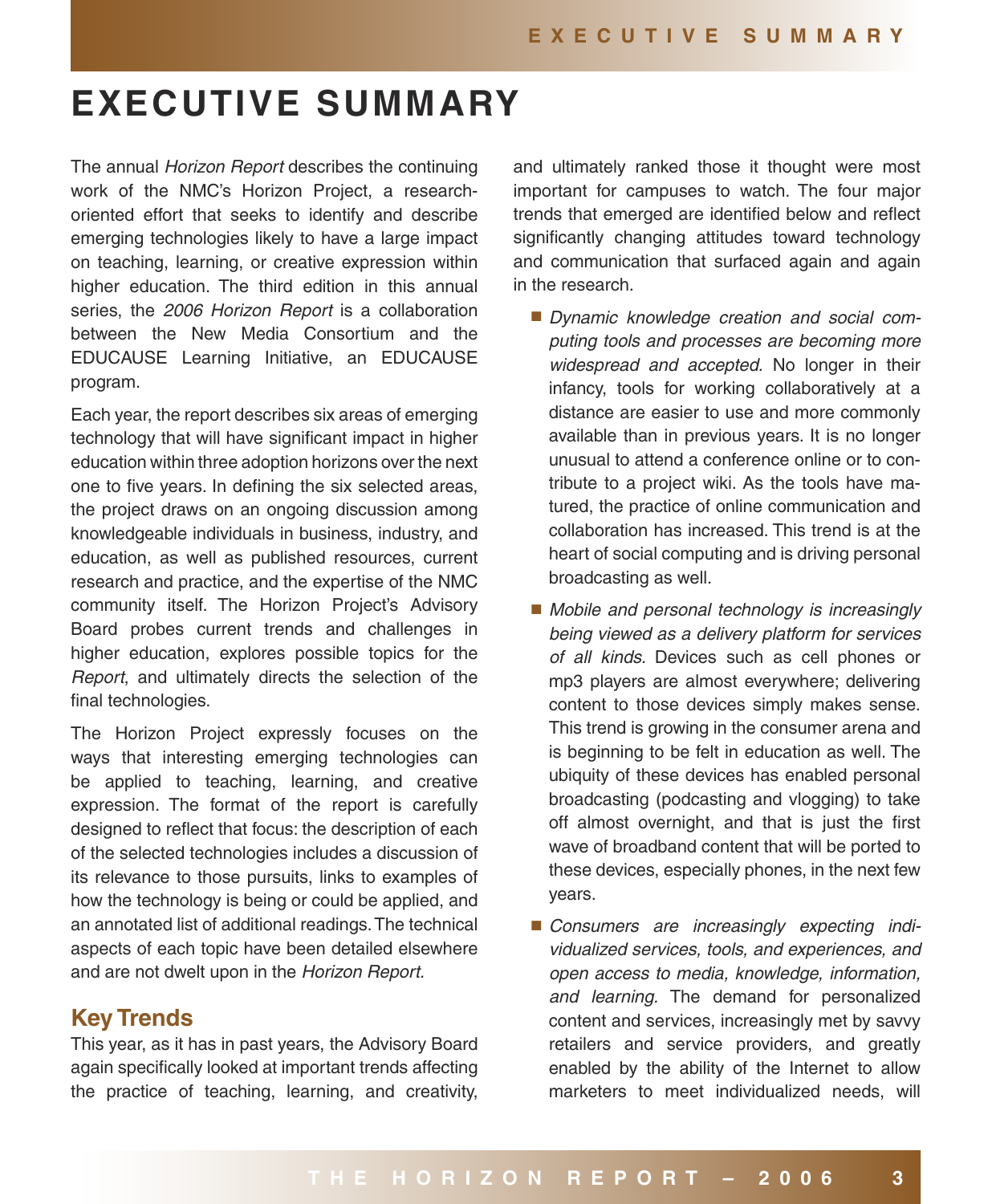surface with increasing frequency in the world of academia. Scholarly and cultural institutions are already beginning to differentiate themselves along these dimensions and that dynamic can be expected to continue and accelerate for some time.

■ Collaboration is increasingly seen as critical across the range of educational activities, including intra- and inter-institutional activities of any size or scope. As the ways in which researchers, students and teachers can collaborate with each other increase, knowledge is becoming a community property, and the construction of knowledge is becoming a community activity. A renewed emphasis on collaborative learning is leading to an exploration of the science of gaming, context-aware environments and devices, and their application for teaching and learning.

## **Critical Challenges**

For the first time this year, the 2006 Horizon Project Advisory Board explicitly identified and considered many challenges facing higher education over the five-year time period covered by this report. As with the technologies that are the primary focus of the report, and the trends described above, each was identified through a careful analysis of interviews, articles, papers, and published research, and the resultant list ranked. Those that emerged as the topranked were considered most critical by the Advisory Board, and are listed here, in rank order.

**Peer review and other academic processes, such** as promotion and tenure reviews, increasingly do not reflect the ways scholarship actually is conducted. In a climate in which the established methods of peer review are grounded in printbased publications, acknowledging and verifying scholarly contributions in unusual formats can be quite difficult. Where standards are not clearly defined, it is a challenge indeed to estimate the academic significance of digital works. This affects tenure, promotion, selection of new faculty, and other academic processes as well.

- $\blacksquare$  Information literacy should not be considered a given, even among "net-gen" students. The skills of critical thinking, research, and evaluation of content, not to mention creative demonstration of mastery or knowledge, are needed more than ever; yet these very skills are underdeveloped in many students. Techniques for finding and assessing relevant information from the array of resources available both on- and offline are crucial, especially in light of the rising trend toward collaborative work.
- Intellectual property concerns and the management of digital rights and assets continue to loom as largely unaddressed issues. This is a difficulty that is growing in scope as more institutions invest in digital archives and collections. Questions of ownership, usage rights, storage, and tagging arise as collections expand. A related aspect, searching and finding, also presents challenges.
- $\blacksquare$  The typical approach of experimentally deploying new technologies on campuses does not include processes to quickly scale them up to broad usage when they work, and often creates its own obstacles to full deployment. A common model for a new use of technology in education is to see it developed and deployed in a small number of courses on a single campus. Finding ways to scale successful technologies is key to widespread adoption.
- The phenomenon of technological "churn" is bringing new kinds of support challenges. Clearly support needs are increasing; each new technology comes with its own requirements for support, of course, while the support needs of established technologies also remain. The very pace of the churn, however, is also creating a backlash effect from those who are asked to change the way they work, often just as they are settling into full productivity with the last new tool.

These challenges are not new to education; nor are they restricted to cases where educational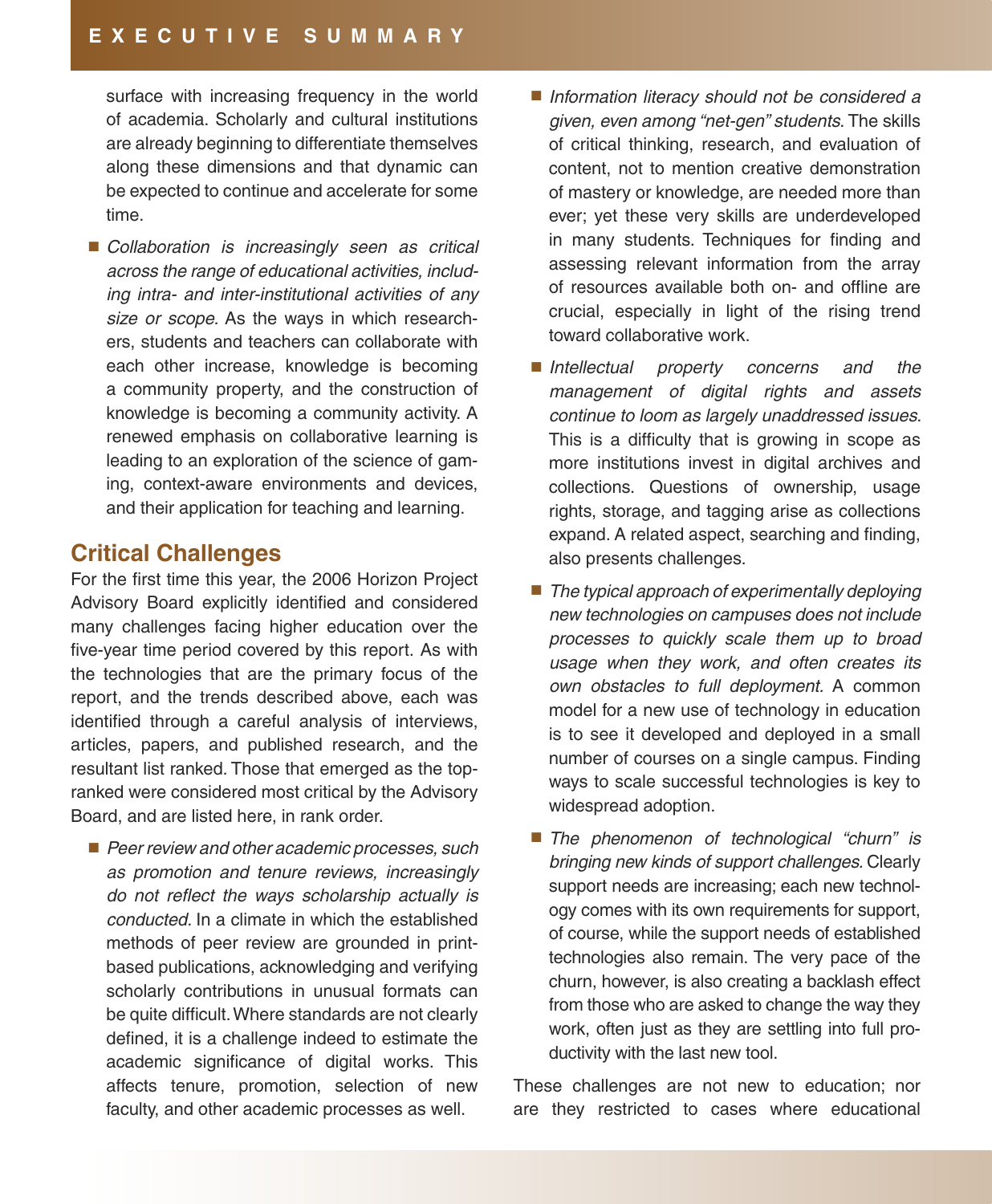technology is employed. Taken together with the trends also highlighted by the Advisory Board, they provide a useful lens for considering the potential impact of the six technologies which are detailed in this report.

### **Technologies to Watch**

The technologies featured in the 2006 Horizon Report are placed along three adoption horizons that represent what the Advisory Board considers likely timeframes for their widespread adoption on university campuses. The first adoption horizon assumes the likelihood of broad adoption within the next year; the second, adoption within two to three years, and the third, adoption within four to five years.

The two technologies that appear on this year's nearest adoption horizon, social computing and personal broadcasting, have exploded over the last year, and solid educational uses and examples can easily be found on many campuses. The technologies on the two more distant horizons are unsurprisingly less tangible along that dimension, as they are perceived to be further away in time for campuses, but each of the technologies described in this report has already received considerable private sector attention.

In the main sections of the report, the discussion of each of the featured technologies includes clear examples, but generally speaking, as the horizon moves out in time, the examples tend to be more isolated or experimental in nature. Their potential is still developing, but our research suggests that all six of these areas will have significant impact on college and university campuses within the next five years.

■ **Social Computing.** The application of computer technology to facilitate interaction and collaboration, a practice known as social computing, is happening all around us. Replacing face-to-face meetings with virtual collaboration tools, working on a daily basis with colleagues a thousand miles away, or attending a conference held entirely online is no longer unusual. An interesting

aspect of social computing is the development of shared taxonomies—folksonomies—that emerge organically from like-minded groups.

- **Personal Broadcasting.** With roots in textbased media (personal websites and blogs), personal broadcasting of audio and video material is a natural outgrowth of a popular trend made possible by increasingly more capable portable tools. From podcasting to video blogging (vlogging), personal broadcasting is already impacting campuses and museum audiences significantly.
- **The Phones in Their Pockets.** A little further out on the horizon, but rapidly approaching, the delivery of educational content and services to cell phones is just around the corner. Among the keys that will unlock the true potential of this technology are improved network speeds, Flash Lite, and video: as new features that take advantage of the capabilities of these appear in phones, barriers to delivery of educational content will vanish.
- **Educational Gaming.** A recent surge in interest in educational gaming has led to increased research into gaming and engagement theory, the effect of using games in practice, and the structure of cooperation in gameplay. The serious implications of gaming are still unfolding, but we are not far away from seeing what games can really teach us.
- **Augmented Reality and Enhanced Visualization.** Currently in use in disciplines such as medicine, engineering, and archaeology, these technologies for bringing large data sets to life have the potential to literally change the way we see the world by creating three-dimensional representations of abstract data.
- Context-Aware Environments and Devices. Advancements in context-aware computing are giving rise to devices and rooms that respond to voice, motion, or other subtle signals. In the ultimate application of these technologies, the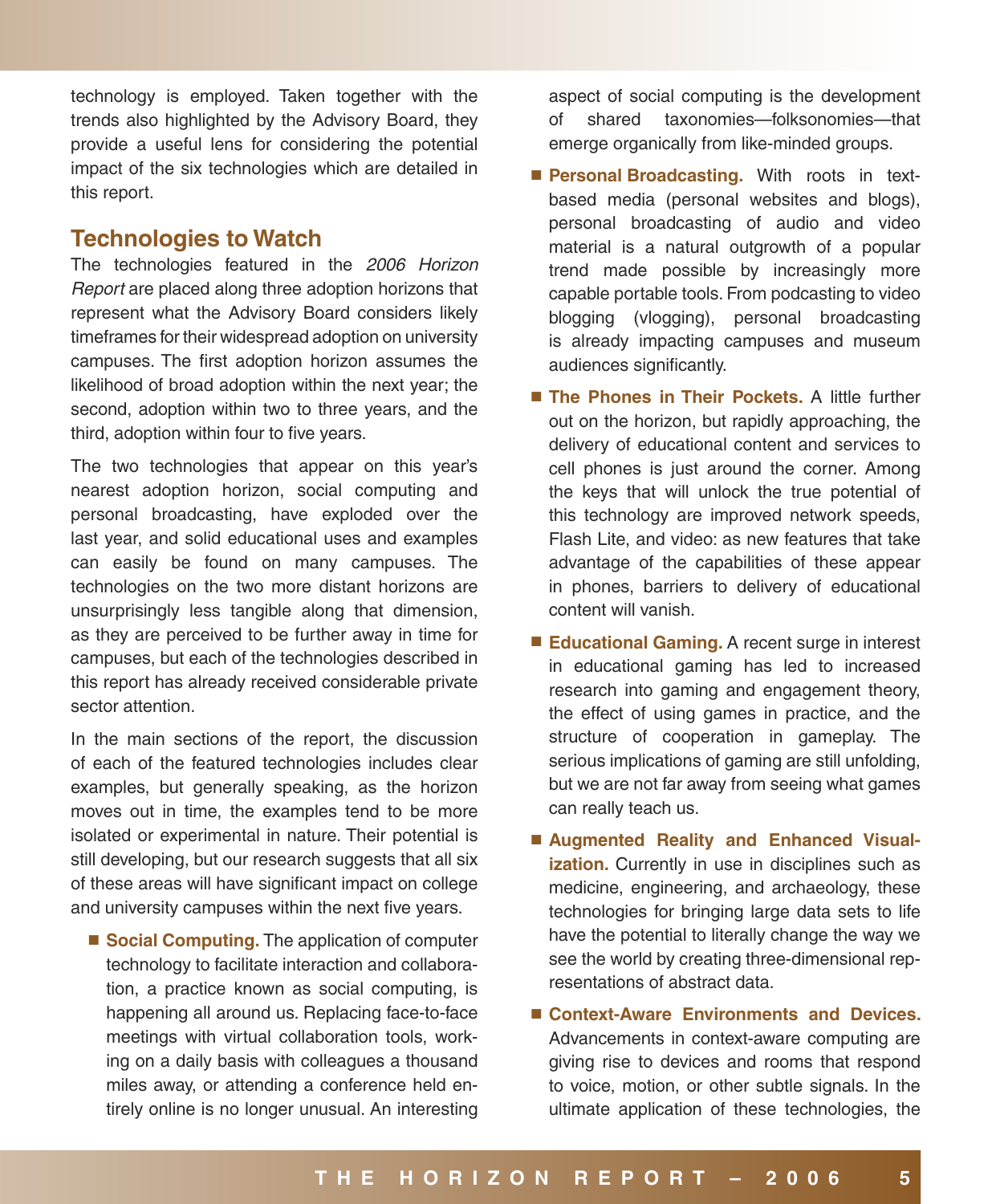"computing" part simply disappears, leaving an environment transparently responsive to its human occupants.

Some of these topics will seem familiar to dedicated readers of the Horizon Report, and indeed, social computing, educational gaming, augmented reality, and context-aware environments have all been featured in previous editions of the Horizon Report. The dusty crystal ball that is technology forecasting is by no means an exact science, but when it works, one hopes that the technologies selected as important five years hence will continue to remain important over that period. Educational gaming, for example, appears in the mid-term adoption horizon again for 2006, but is now considered poised for rapid growth as a new emphasis on the science of gaming builds on serious research into its potential for learning. These developments, and a growing awareness and focus on the topic generally, will help those who regard educational gaming with skepticism to better understand its uses, applications, and implications.

Social computing, regarded as a more long-term phenomenon in last year's report, moved forward faster than anticipated, fueled by interest in folksonomic and similar tools, and is now relatively commonplace. Context-aware environments and devices have been moving into educational usage at a somewhat leisurely pace, and have been listed as something to watch on the 4- to 5-year horizon now for some time. Nonetheless, the technology continues to develop, and in very interesting ways. Contextaware devices are often so successful at dissolving the boundaries between human and computer that people do not realize they are dealing with a device in this category. Several can be found in the consumer marketplace already, providing information visually on the weather or stock portfolios. Many interesting classroom applications are emerging, including new ways of conceiving the classroom itself that will make it much more responsive and adaptable than the spaces we use today.

Augmented reality has also been on the four-to-five

year horizon for some time now, and like contextawareness, has continued to evolve in compelling ways. The underlying technology shares much in common with emerging 3-D visualization tools, and the two are discussed together this year.

Each of these returning technologies have been part of Horizon Project discussions for some time; the fact that they again have risen to the top of the rankings for 2006 is a strong indication of the impact they promise for campuses.

## **About the Horizon Project**

Since the launch of the Horizon Project in March 2002, the NMC has held an ongoing series of conversations and dialogs with hundreds of technology professionals, campus technologists, faculty leaders from colleges and universities, and representatives of leading corporations. Each year, an Advisory Board considers the results of these dialogs and also looks at a wide range of articles, published and unpublished research, papers, and websites to generate a list of technologies, trends, challenges, and issues that knowledgeable people in technology industries, higher education, and museums are thinking about.

The project uses qualitative research methods to identify the technologies selected for inclusion in each annual report, beginning with a survey of the work of other organizations and a review of the literature with an eye to spotting interesting emerging technologies. When the cycle starts, little is known, or even can be known, about the appropriateness or efficacy of many of the emerging technologies for these purposes, as the Horizon Project expressly focuses on technologies not currently in widespread use in academe. In a typical year, 50 or more of these technologies may be identified for further investigation; for the 2006 report, more than 80 were considered.

By engaging a wide community of interested parties, and diligent Internet searching, enough information is gathered early in the process to allow the members of the Advisory Board to form an understanding of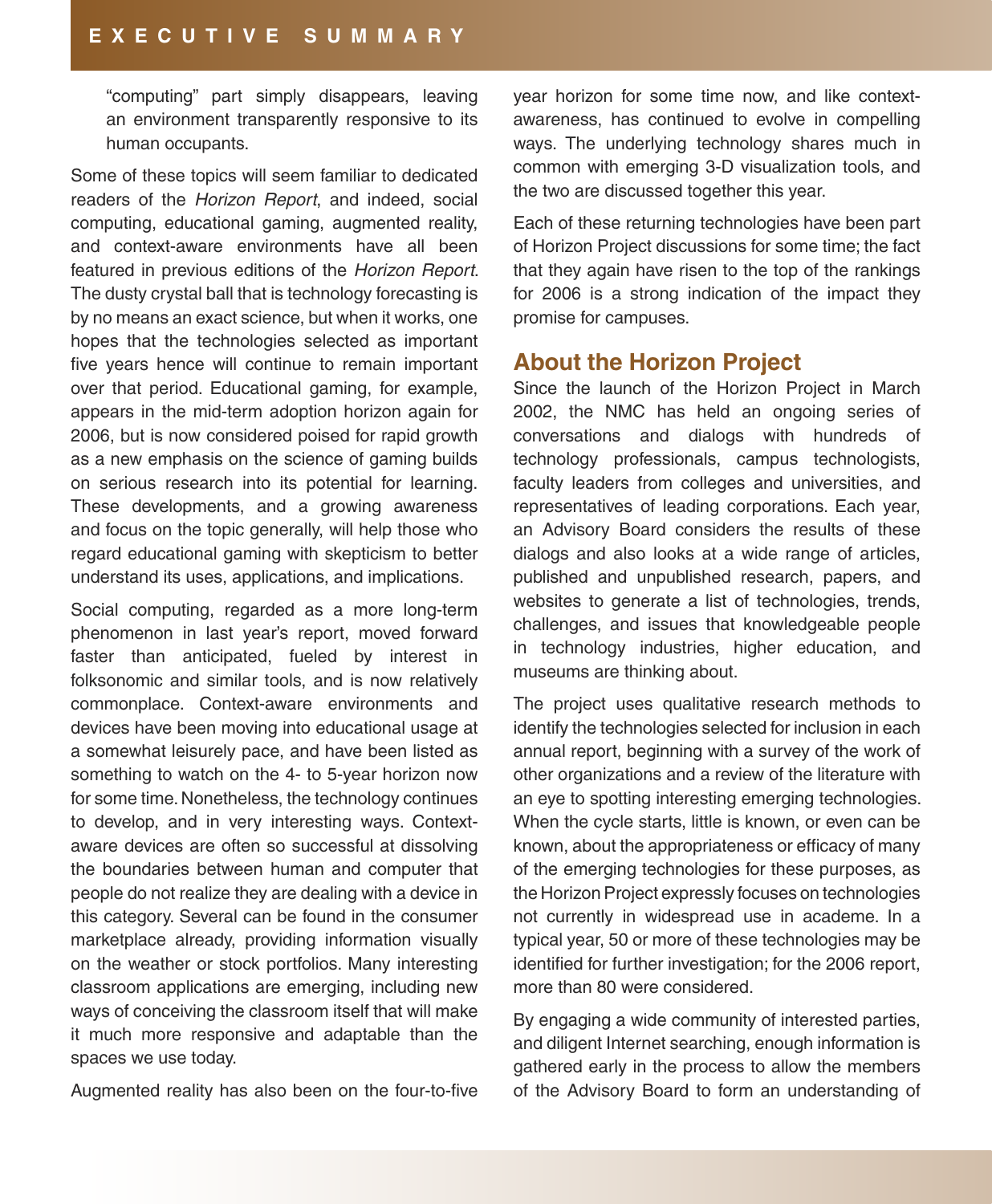how each of the discovered technologies may be used in settings outside of academe, to appreciate the potential of each for higher education settings, and to envision applications of each technology for teaching, learning, and creative expression. The findings are discussed in a variety of settings—with faculty, industry experts, campus technologists, and of course, the Horizon Advisory Board. Of particular interest to the Advisory Board every year is finding educational applications for these technologies that may not be intuitive or obvious.

To create the 2006 Horizon Report, the 21 members of this year's Advisory Board engaged in a comprehensive review and analysis of research, articles, papers, and interviews; discussed existing applications, and brainstormed new ones; and ultimately ranked the items on the list of candidate technologies for their potential relevance to teaching, learning, and creative expression. Most of this work took place online over the fall of 2005, using a variety of social computing tools, most notably a special wiki site dedicated to the project.

From the more than 80 technologies originally considered, the twelve that emerged at the top of the initial ranking process were further researched. Once this "short list" was identified, the potential applications of these important technologies were further explored by higher education practitioners who were either knowledgeable about them, or interested in thinking about how they might be used. A significant amount of time was spent researching applications or potential applications for each of the areas that would be of interest to practitioners.

Penultimately, each of these twelve was written up in the format of the Horizon Report. With the benefit of the full picture of how the topic would look in the report, the "short list" was then ranked yet again. The six technologies and applications that emerged are detailed in the sections that follow, and those descriptions are the final results of this process.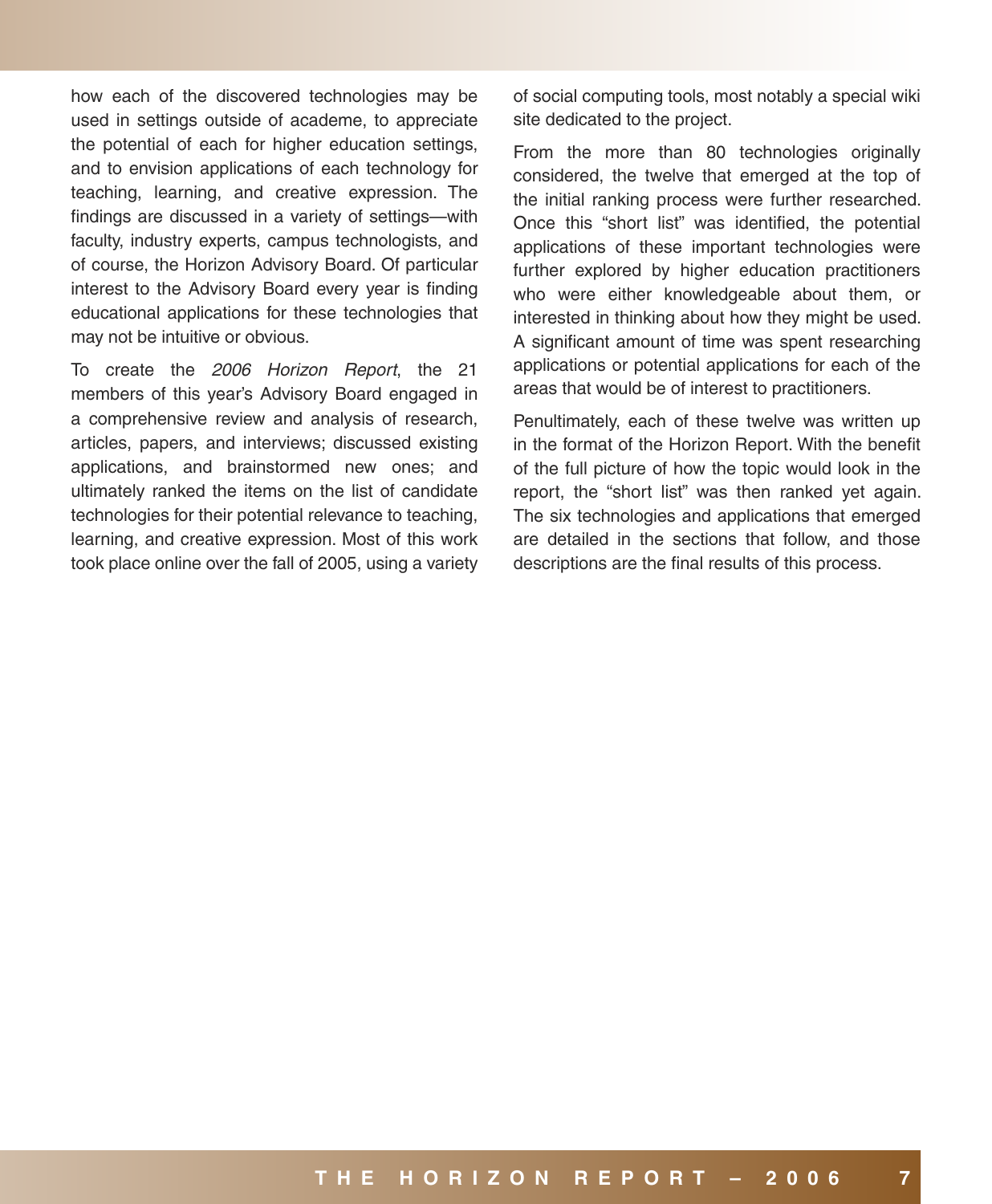## SOCIAL COMPUTING

## **Time-to-Adoption Horizon: One Year or Less**

The topic of social computing is not new to this report; it has been on the horizon for some time and moving closer over the past few years. Already in common use outside of the educational arena, social computing practices are cropping up on campuses with increasing frequency. The promise of social computing has been and continues to be—more effective knowledge generation, knowledge sharing, collaboration, learning, and collective decision-making. This promise is now beginning to be realized in the areas of distributed learning, research, and campus work settings.

## **Overview**

Social computing is essentially the application of computer technology to facilitate collaboration and working in groups. The emphasis is on the social part of social computing: what makes this phenomenon interesting, and what is likely to make it long-lasting, is the way it facilitates an almost spontaneous development of communities of people who share similar interests. In just twelve months, this technology has moved from the distant horizon to the near-term one. This change has been driven in part by the widespread acceptance and use of the tools that make social computing possible; but it has also resulted from an atmosphere of openness to the kinds of activities that can take place.

Professionals are increasingly willing to take part in meetings and conferences online and to work in distributed groups that may meet in person only a few times a year. The venues for "virtual" meetings have matured, making the experience of working together online easier and more pleasant. It is not uncommon to make substantive connections with people online, making it possible to develop extensive personal and professional networks. Among young people, it is already very common to connect online with those in one's social circle.

Small, easy to use, and often free, social networking tools are influencing this trend, and an interesting new dimension is appearing as these tools find applications in social computing. Social computing interactions are beginning to transfer from the world at large into the world of education. Students,

already familiar with tools for working together and sharing knowledge and information (think of Flickr, an online community for sharing photographs; instant messenger, for getting quick answers to questions and arranging get-togethers; or Skype, for inexpensive voice-over-IP conversations in realtime), are bringing these tools to campus and continuing to integrate them into their pattern of daily life and work.

An emerging aspect of social computing developing alongside online communities is the way that formal taxonomies for information are gradually giving way to "folksonomies." Instead of a scholar designing a taxonomy for, say, describing web resources on a given topic, a folksonomy—a collection of tags defined by people in the community of interest—emerges spontaneously from members of the community. Simply by applying tags that make sense, using tools that allow commonly applied tags to float to the surface, the community develops its own sorting and ranking criteria for materials of interest.

## **Relevance for Teaching, Learning, and Creative Expression**

Social computing practices have obvious application for distance learning and training. Taking courses at a distance can now have a substantially similar feel to the interactions possible in face-to-face courses, thanks to synchronous meeting rooms that take advantage of voice-over-IP or video capabilities. Conferences take place without the expense of travel—and with the added benefit of an online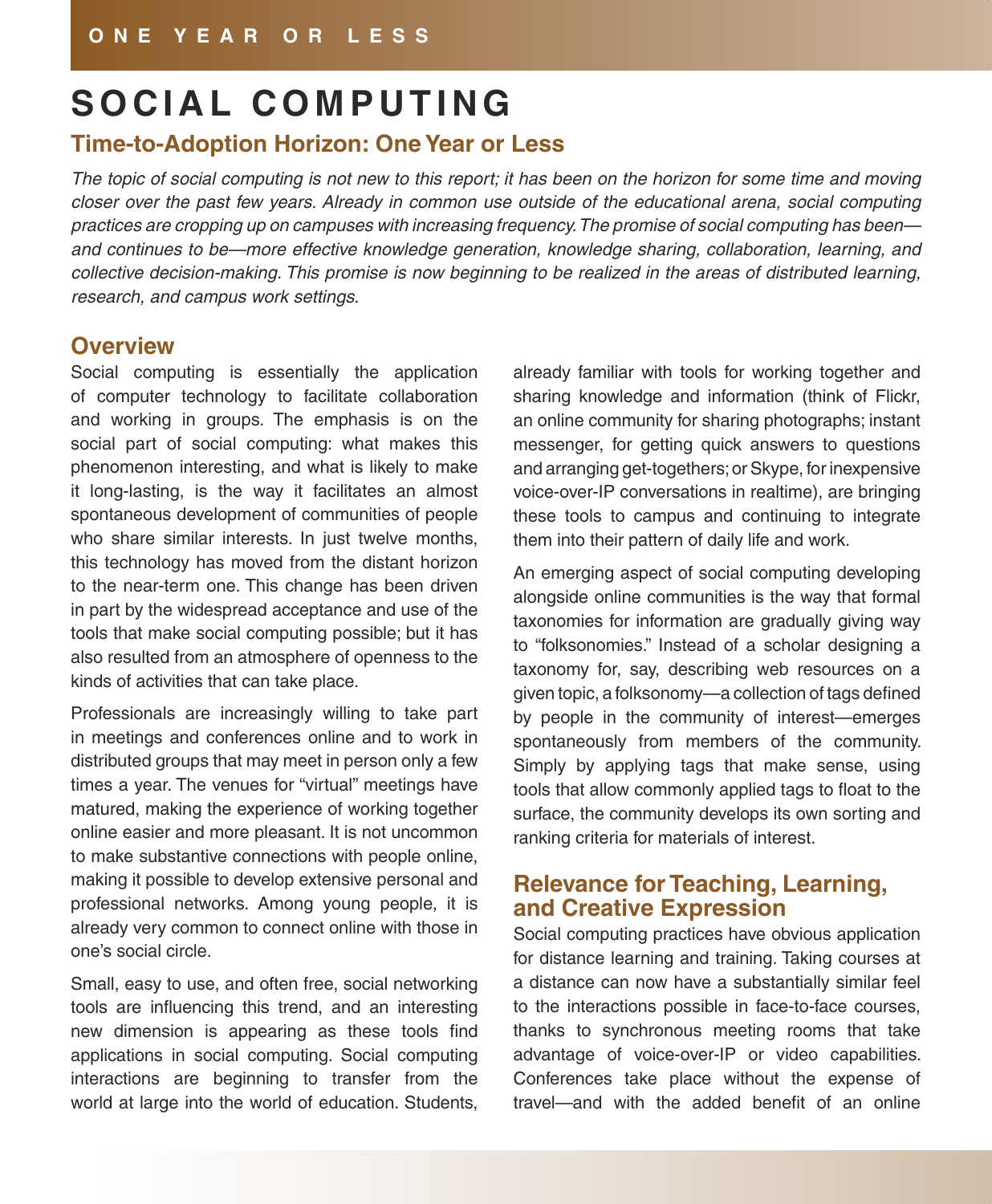archive of conference materials once the event is over. Applications like these are already taking place in educational settings.

Of interest for the near future is the potential of folksonomic tools to transform the way we label and find articles, resources, and other materials. Just as tools like Flickr, Facebook, del.icio.us and others have replaced taxonomies and ontologies in social networking contexts, it is anticipated that folksonomic tools will allow researchers to dynamically create coding and classification schema that reflect the collective wisdom of their community. College websites incorporating such tools would use tags created by users to enable sophisticated non-linear browsing, searching, and finding based on user perceptions and needs. Tagging by members of a specific learning community such as students in a particular course could lead to a course-specific language, or a kind of shorthand for complex topics, that would enrich discussion and increase a feeling of community instead of isolated learning.

As the amount of material available on the Internet expands, it is increasingly valuable to be able to quickly determine the relative value of any particular piece of information or media. One way to do this is to review the opinions of trusted friends and colleagues; folksonomic tools make this possible. By tagging the good and ignoring the bad, the community makes it easier to find useful material. This process has obvious application to teaching, learning, and research, as well as to creative expression (consider remix culture: the easier it is to find something, the easier it is to reuse it).

A sampling of social computing applications across disciplines includes the following:

■ Collaborative Writing and Research. Using blogs, wikis, or group writing tools, students and researchers can review, edit, and comment on each other's work, create an archive of resources and reference materials, or write a collaborative document. Faculty in the Department of English at York University require students in a

literary criticism course to keep a weekly blog journal—and to comment on the journals of their classmates.

- **Visual and Performing Arts.** Art history faculty at the State University of New York use Flickr's notes and comments feature to have students analyze and comment on artworks. Students can select a portion of an image to attach a short comment to, and can also add longer comments beneath the image.
- **Business.** Students could work with counterparts in other countries to learn local business practices, conversational etiquette, and customs. Using groupware tools, they could develop collaborative "business manuals" describing what they have learned.

## **Examples of Social Computing**

The following links provide examples of social computing applications.

#### **Art Museum Community Cataloging Project [www.steve.museum/](http://www.steve.museum/)**

The Art Museum Community Cataloging Project seeks to resolve the disparity between museum professionals' tagging terms and those of museum visitors—which rarely match—by encouraging public tagging of museum collections online.

#### **43 Things**

#### **[www.43things.com](http://www.43things.com)**

What are the top forty-three things you would like to accomplish? List and tag a goal, find out how many people share it, and get advice from people who have already done it, whatever it is.

#### **"Images of Africa" Syllabus**

#### **[weblogs.swarthmore.edu/burke/?p=87](http://weblogs.swarthmore.edu/burke/?p=87)**

A Swarthmore faculty posts the syllabus for his course on African art and culture, and receives comments and suggestions from his peers.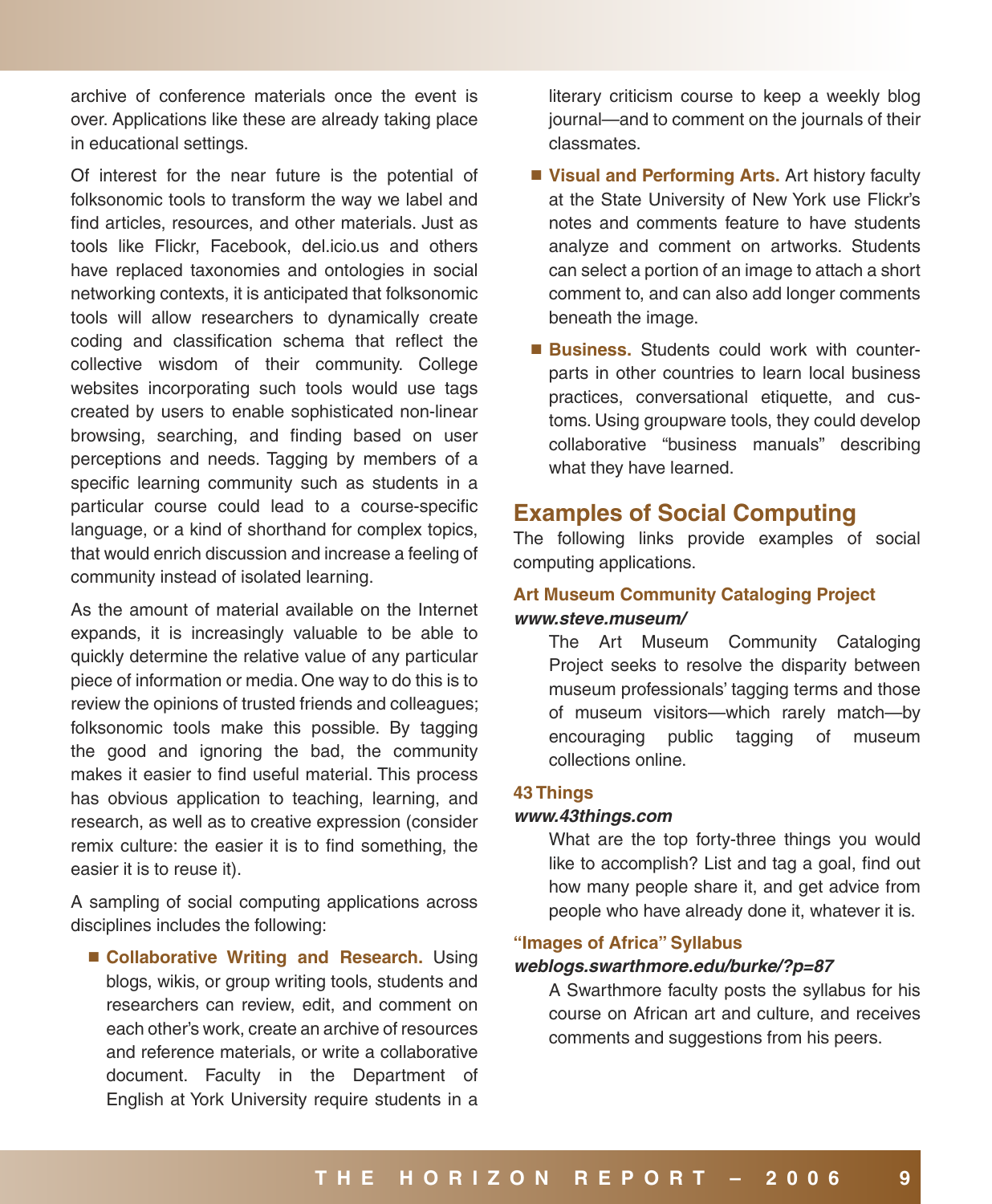#### **Wikipedia**

#### **[www.wikipedia.org](http://www.wikipedia.org)**

One of the best-known wikis, Wikipedia is an online editable encyclopedia.

#### **World Jam**

#### **[www.research.ibm.com/SocialComputing/](http://www.research.ibm.com/SocialComputing/WorldJam.htm)** World.*Jam.htm*

For 72 hours, IBM employees all over the world participated in a community activity that let them find and connect with each other, synchronously and asynchronously, using a variety of social computing methods.

## **For Further Reading**

The following articles and resources are recommended for those who wish to learn more about social computing and folksonomic tools.

#### **Communal Categorization: The Folksonomy [www.davidsturtz.com/drexel/622/](http://www.davidsturtz.com/drexel/622/sturtz-folksonomy.pdf) [sturtz-folksonomy.pdf](http://www.davidsturtz.com/drexel/622/sturtz-folksonomy.pdf)**

### (David Sturtz, December 16, 2004) This white paper provides a general overview of folksonomy, including examples.

#### **Designing for the Virtual Interactive Classroom [www.campus-technology.com/article.asp?id=11046](http://www.campus-technology.com/article.asp?id=11046)**

(Judith V. Boettcher, Campus Technology, May 1, 2005) This article discusses possible ways to use technology for synchronous collaboration in small and large groups.

#### **Folksonomies: Power to the People**

#### **[www.iskoi.org/doc/folksonomies.htm](http://www.iskoi.org/doc/folksonomies.htm)**

(Emanuele Quintarelli, June 24, 2005) This paper discusses the history and evolution of folksonomies and describes how they may address issues of classification that taxonomies do not.

#### **Folksonomy for Applied Analysis and Market Action**

#### **[thecommunityengine.com/home/archives/2005/](http://thecommunityengine.com/home/archives/2005/02/folksonomy_for.html) [02/folksonomy\\_for.html](http://thecommunityengine.com/home/archives/2005/02/folksonomy_for.html)**

(The Community Engine Blog, February 23, 2005) This article contains an overview of folksonomy and discusses cultural issues regarding tagging and how tagging can be used to target a specific group.

#### **Romantic Poetry Meets 21st Century Technology [chronicle.com/free/v51/i45/45a03501.htm](http://chronicle.com/free/v51/i45/45a03501.htm)**

(Brock Read, The Chronicle of Higher Education, July 15, 2005) This article describes how wikis are being used in literature courses—with satisfying results.

### **RSS Feeds College Students' Diet for Research [www.usatoday.com/tech/news/2005-08-01-rss](http://www.usatoday.com/tech/news/2005-08-01-rss-research_x.htm)[research\\_x.htm](http://www.usatoday.com/tech/news/2005-08-01-rss-research_x.htm)**

(Anh Ly, USA Today, August 1, 2005) Discusses how RSS is becoming more popular among college students to obtain research information from the web.

#### **Wiki Pedagogy**

#### **[www.profetic.org:16080/dossiers/dossier\\_](http://www.profetic.org:16080/dossiers/dossier_imprimer.php3?id_rubrique=110) [imprimer.php3?id\\_rubrique=110](http://www.profetic.org:16080/dossiers/dossier_imprimer.php3?id_rubrique=110)**

(Renee Fountain, 2005) This extensive article describes wikis and explores their potential pedagogical aspects.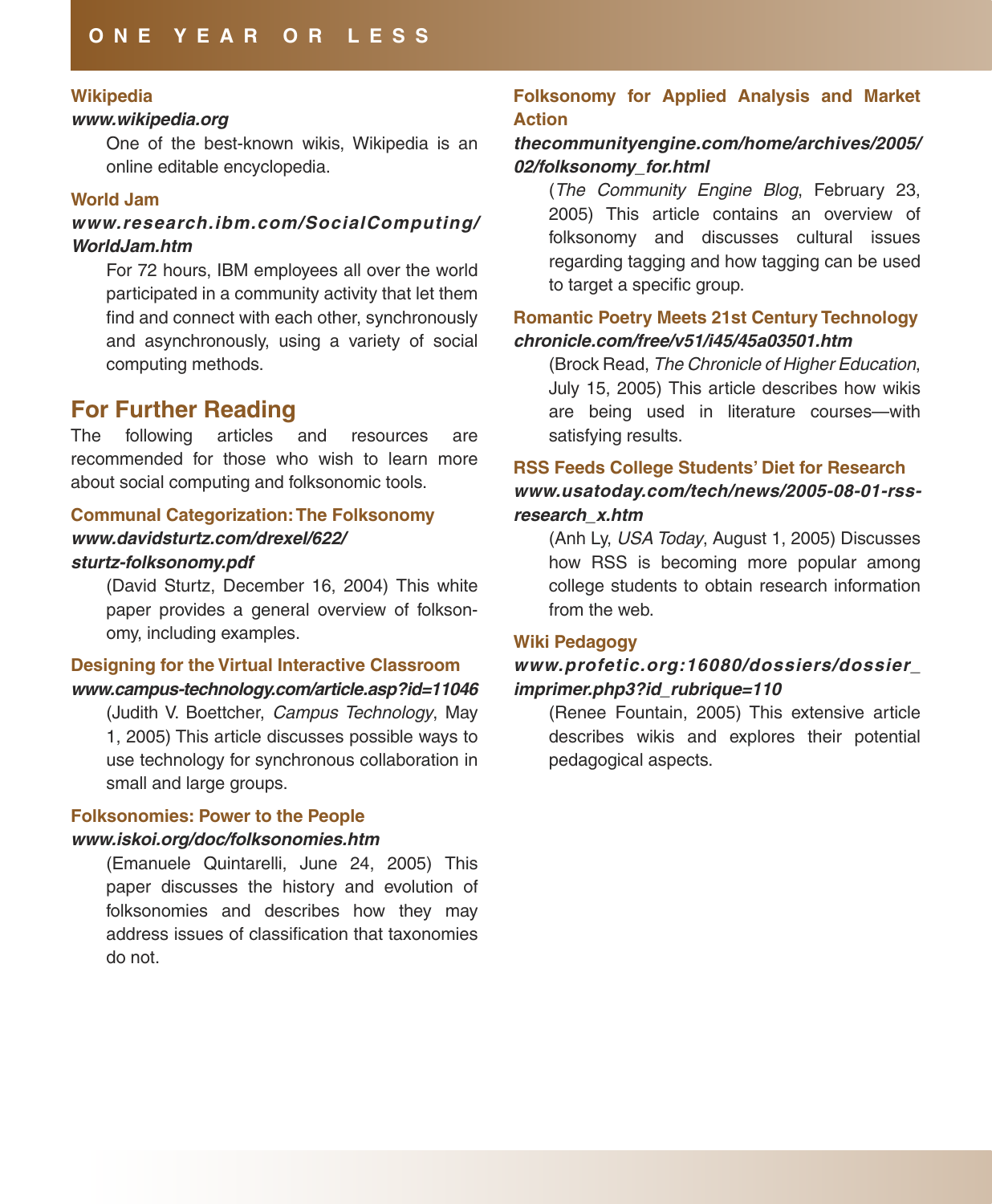## **P E R S O N A L B ROA D C A S T I N G**

## **Time-to-Adoption Horizon: One Year or Less**

At the leading edge of a wave that will last for the next several years and beyond, personal broadcasting takes advantage of small, easy-to-use devices that people already carry to capture and share personal experiences, information, and events. This trend, which has roots in text-based media (personal websites and blogs), is expanding to include audio and video, as the tools for capturing and sharing those media become smaller and better. From podcasting to video blogging (vlogging), personal broadcasting is an increasingly popular trend that is already impacting campuses and museum audiences.

## **Overview**

Already in common use among consumers, informally produced personal audio and video content is rapidly moving into academia as a form of personal expression and as a means of information delivery.

Recording devices for both audio and video are small, portable and relatively inexpensive, the quality of captured media is high, and the process of publishing video and audio is becoming easier and easier. Already it is possible to drop a video clip directly onto a web page, trimming and uploading it in one step (see VideoEgg, [www.videoegg.com](http://www.videoegg.com), for one example; there are others). The clip can be embedded in any web page with a few lines of provided code. Audio is equally easy to share: a podcast can be quickly published to the iTunes music store, for example, where it is easily retrieved.

The podcasting phenomenon is a good example, and in retrospect, it seems obvious why it has become so widespread. Young people were the target of very sophisticated marketing campaigns that assured the popularity of the iPod; almost overnight, it seemed that nearly everyone had one. The appeal of the device itself was increased by its size (tiny) and weight (light). Utterly portable, popular, and cute, the iPod is also incredibly easy to use: adding content is a snap. Podcasting provides an easy means for educators to take advantage of this ready-made, widely available tool and deliver educational content for it as well.

Webcasting, a video counterpart to podcasting, is also growing in popularity. At some universities, certain courses are routinely webcast (video is recorded and streamed live to the web and/or made available as a recording after class), providing students with an archive of each class session for review. Stanford, MIT, and others have made selected seminars freely available online. Vlogging, a form of blogging where the main content is in the form of video clips and text entries serve as annotations, is gaining popularity among bloggers. As it becomes easier to capture, publish, and search video, personal video broadcasts will become more common. As devices for recording audio and video begin to converge with the most ubiquitous personal tool, the cell phone, personal broadcasting will take off even faster.

Social networking tools which cater to a specific community and allow users to generate and share content offer another avenue for personal broadcasting. Consider Facebook, which is aimed specifically at high school and college students. As a place where students can connect with age mates in their own geographical area, Facebook became incredibly popular almost overnight. This trend is expanding as social networking tools incorporate video and audio. This integration will unfold very quickly as cell phones that can capture high-quality audio and video gain market share.

## **Relevance for Teaching, Learning, and Creative Expression**

Personal broadcasting has applications not only for transmitting content for students' use, but also in having students create content. In terms of prepared content, the increasing presence of ever more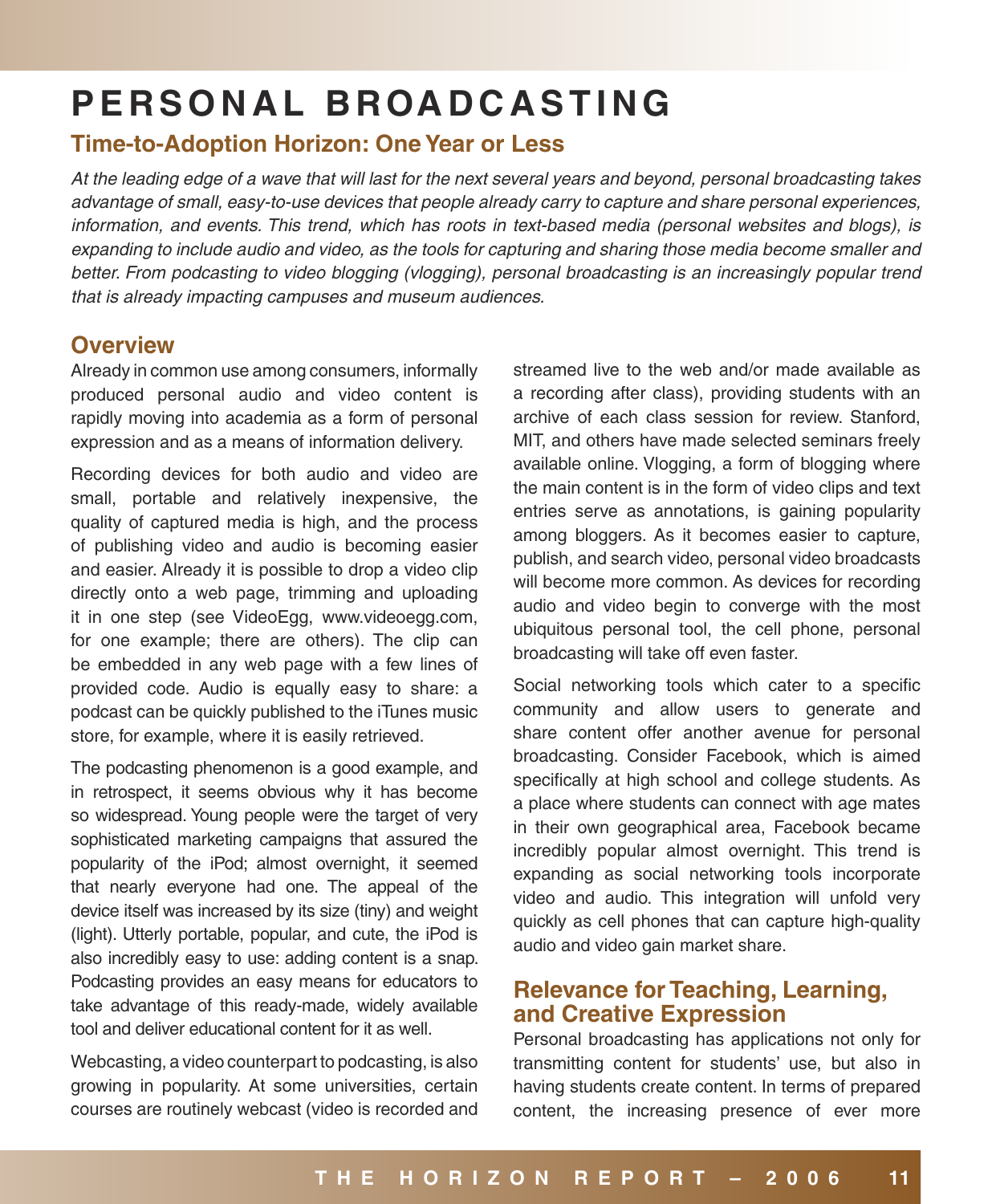#### **O N E Y E A R O R L E S S**

capable devices among students, such as today's iPods, has already spurred the creation of podcast content expressly for that platform.

Many students who own laptops do not carry them to class because they are bulky, heavy, and "uncool." Small devices like the iPod, however, without these limitations, go wherever the student goes. Since students buy them anyway, universities do not incur the expense of providing the equipment. Even the content delivery mechanism has been provided for: any mp3 file can be downloaded and copied onto the device. The promise of portable devices is that they are small and students already own and carry them; the challenge is to deliver educational content and services to those devices.

The other side of the coin is content created by students. Small recording devices can obviously be used to capture lectures for later reference; but the potential goes far beyond that. Imagine students recording interviews with classmates, faculty, or domain experts, or capturing video footage during fieldwork, and then using the raw recordings to create a multimedia presentation. A collection of clips captured over time and presented in blog format could document the development of a project.

Personal broadcasting has applications across the disciplines, as the following examples suggest:

- **Foreign Language.** Readings from poetry and literature, and recordings of conversations, can be podcast so students get a feeling for the sound of the language, or to practice dictation. Students could prepare and host a weekly podcast on current events—delivered in the language they are studying.
- **Visual and Performing Arts.** Drama faculty at the North Carolina School for the Arts are using iPods to record accent and dialogue for students to study. At Skidmore College, when students in a sculpture class break into project groups, one student in each group is assigned the task of documenting the group's work with photographs, audio and video—and putting it on the web.

 **Multidisciplinary Coursework.** At Johns Hopkins University, students use an interactive map software application developed at JHU's Center for Educational Resources to collaborate in "digital field experiments." In one multidisciplinary course, students work in teams to study urban issues such as public health, crime, or public art. Using iPods and digital cameras, the students record interviews and take photographs and videos in the field to document their topic. The data is organized using the interactive map tool, which allows the students to tell a story and analyze the data spatially. To complete the project, the students create an NPR-like news article using recorded narrative and clips of their interviews.

#### **Examples of Personal Broadcasting**

Personal broadcasting is becoming more common in educational settings, as the following examples show:

#### **Artcasts at SFMOMA**

#### **[www.sfmoma.org/podcasts](http://www.sfmoma.org/podcasts)**

This monthly podcast from the San Francisco Museum of Modern Art features the voices and sounds of artists, writers, curators, musicians, and visitors as they respond to exhibitions and artworks on view at SFMOMA. Available free through iTunes, the podcasts can be listened to at home or brought into the museum to enjoy while looking at the works being discussed.

#### **Ask the Techies at Ohio University cscwww.cats.ohiou.edu/aac/lab/techies/**

Ohio University offers a weekly video podcast (vodcast) series covering a range of technology topics, from how-tos to reviews of current technology. The vodcasts are informative, but also light-hearted and fun, designed to appeal to non-techies. Available on the campus website and also through iTunes, the vodcasts are free to anyone. Upcoming topics include digital copyright issues, Photoshop tips, and an insidethe-case computer tour.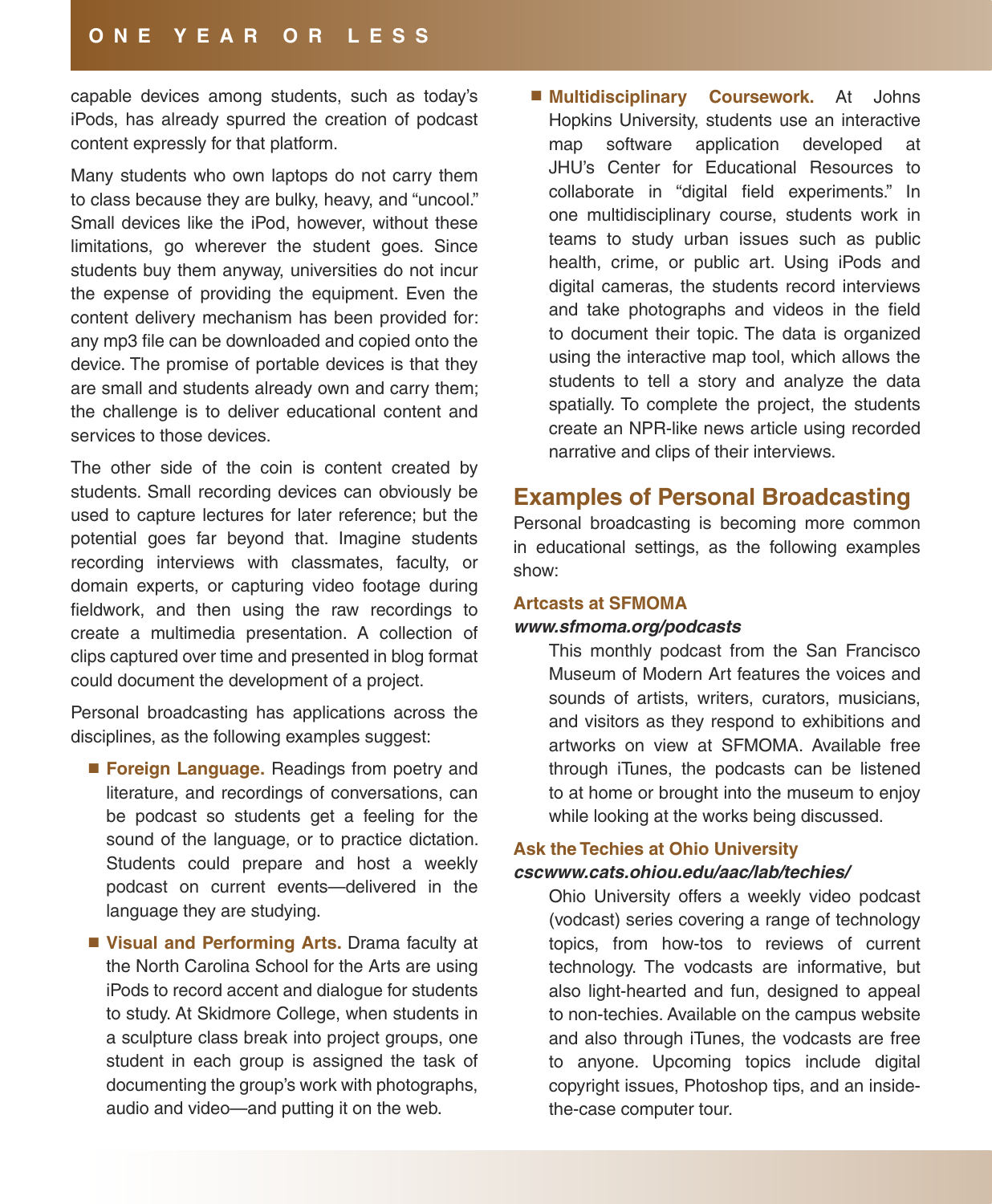## **Interdisciplinary Center for eLearning, University of North Carolina at Greensboro**

#### **[ice-notes.blogspot.com/](http://ice-notes.blogspot.com/)**

The Interdisciplinary Center for eLearning (ICE) maintains a blog that discusses technological issues of import to the campus. Another program in the works by ICE, the mLearning (or Mobile Learning) Institute, will train interested faculty who want to incorporate personal broadcasting (video or audio) in their courses. (See the December 9, 2005 blog entry for further details on the mLearning Institute.)

## **Out of the Past: Investigating Film Noir at Saint Mary's College of California**

#### **[outofthepast.libsyn.com](http://outofthepast.libsyn.com)**

Out of the Past is a film analysis podcast hosted by faculty members Richard Edwards (Communications) and Shannon Clute (Modern Languages). Considered "a serialized academic text," it forms the basis of a co-taught course at Saint Mary's College of California in which specific episodes are assigned as published articles would be. The podcast is available at iTunes and most major podcasting directories.

## **For Further Reading**

The following articles and resources are recommended for those who wish to learn more about personal broadcasting.

#### **Edupodder.com**

#### **[www.edupodder.com](http://www.edupodder.com)**

Edupodder.com is a website founded and maintained by Steve Sloan, an academic technologist at San Jose State University. The site includes resources, examples and a blog about the medium of podcasting.

#### **The iPod iDea**

#### **[www.dukemagazine.duke.edu/dukemag/issues/](http://www.dukemagazine.duke.edu/dukemag/issues/091005/ipod2.html) [091005/ipod2.html](http://www.dukemagazine.duke.edu/dukemag/issues/091005/ipod2.html)**

(James Todd, Duke Magazine, September/ October 2005) Duke University gave iPods to incoming students—and faculty incorporated them into their courses. This article gives an account of how the iPod experiment has been perceived by faculty and students.

#### **Podcasting & Vodcasting: A White Paper [edmarketing.apple.com/adcinstitute/wp-content/](http://edmarketing.apple.com/adcinstitute/wp-content/Missouri_Podcasting_White_Paper.pdf) [Missouri\\_Podcasting\\_White\\_Paper.pdf](http://edmarketing.apple.com/adcinstitute/wp-content/Missouri_Podcasting_White_Paper.pdf)**

(Peter Meng, University of Missouri, March 2005) This white paper provides a detailed discussion of podcasting and vodcasting, including how to do it, possible uses of the technologies, and pedagogical implications.

#### **SixApart Simplifies Video Blogging**

#### **[www.eweek.com/article2/0,1895,1877776,00.asp](http://www.eweek.com/article2/0,1895,1877776,00.asp)**

(Shelly Solheim, eWeek, October 26, 2005) This short article describes how one blog service provider makes it easy to add video.

#### **Trend: Podcasting in Academic and Corporate Learning**

#### **[www.learningcircuits.org/2005/jun2005/0506\\_trends](http://www.learningcircuits.org/2005/jun2005/0506_trends)**

(Eva Kaplan-Leiserson, Learning Circuits, June 2005) This article provides an overview of podcasting and includes potential applications for education.

#### **Vlog Map**

#### **[www.vlogmap.org/](http://www.vlogmap.org/)**

How many video blogs are there in the world? This map will give you an idea. Click a pin on the map to view a blog and find out who keeps it and where they live.

#### **Wikipedia: Podcasting**

#### **[en.wikipedia.org/wiki/Podcasting](http://en.wikipedia.org/wiki/Podcasting)**

The Wikipedia offers an extensive article on the history and current state of podcasting, including links to examples, tutorials, and discussion about the topic.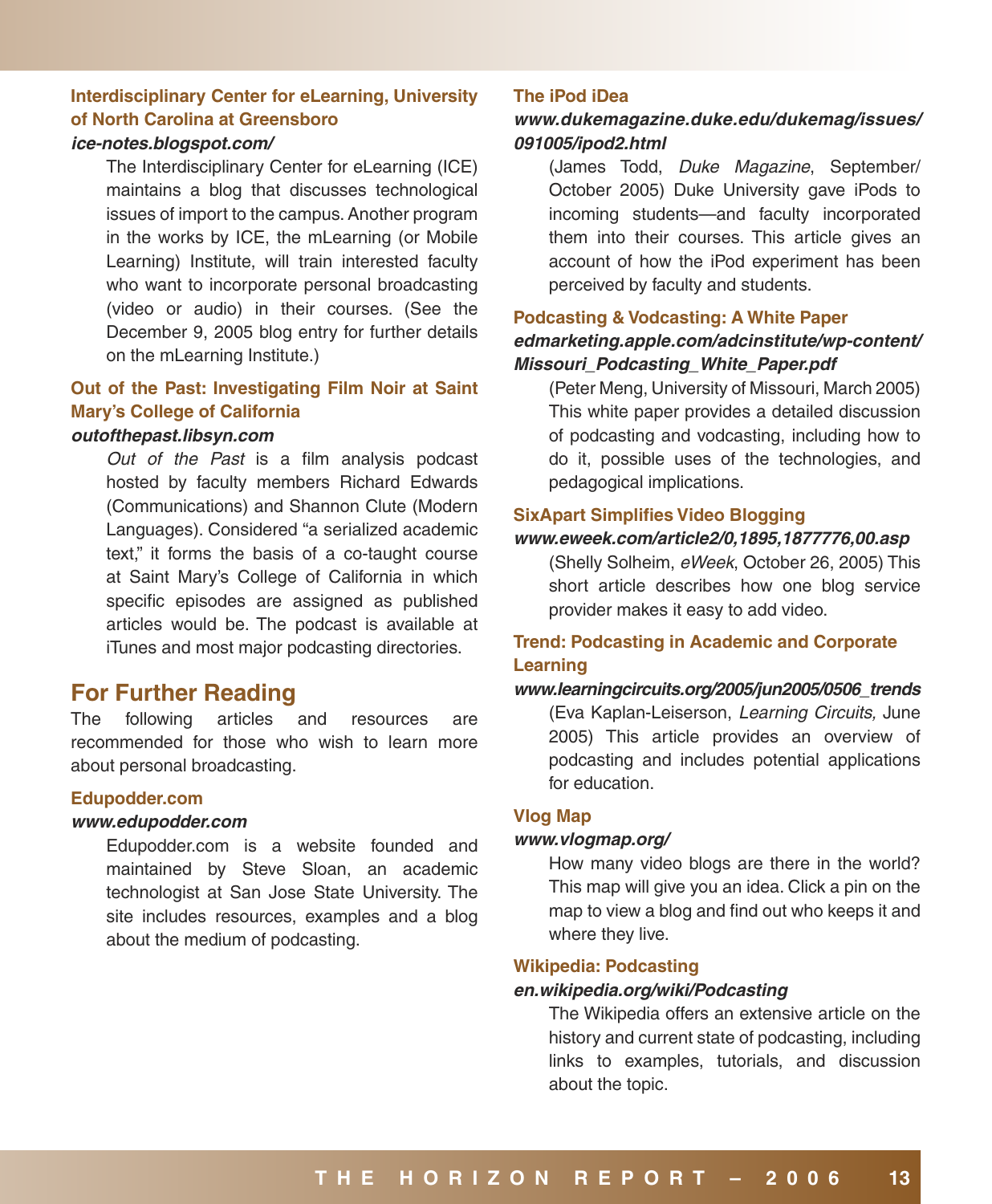## **THE PHONES IN THEIR POCKETS**

## **Time-to-Adoption Horizon: Two to Three Years**

Cell phones, which are commonly carried by virtually every college student, have begun to feature many capabilities that initially were associated with other devices, such as e-mail, instant messaging, web browsing, web services, and now even video. Phones are small, convenient, and increasingly powerful. As faster networks spring up to support data transfer at speeds that rival the wireless cards in most laptops, phones become the ideal device for accessing content of all kinds. This transition is still in its infancy but is destined for rapid growth: its value to education will become apparent when we are able to use it to deliver educational content—right to the phones in their pockets.

## **Overview**

Today's cell phones (or mobile phones, as they are called in most of the world) are leaps and bounds beyond those that were available just a few years ago. The capabilities of even run-of-the-mill phones now include scheduling, text messaging, assorted tools and games, and web browsing. With each newly released phone, another technology is assimilated: cameras and cell phones converged almost overnight, and now there are phones that can shoot video, play music, and pay for your lunch. These features are commonly found in European and Asian markets, and will become broadly available in North America over the coming months as well.

The technology that makes this possible is known as third-generation mobile telephone technology, or simply, 3G. This infrastructure allows significantly faster upload and download times than were previously possible (64 kbps for upload and up to 200 kbps for download on 3G networks compared to just 9.6 kbps for upload and 29.8 kbps for download on older 2G networks). The first nationwide implementations—in Japan, Korea, and Singapore will be fully completed in 2006.

In the United States and Canada, 3G (and its successor, 3.5G, which is even faster) is already finding its way into major metropolitan areas, and the entertainment industry is taking advantage of it. The implications for content delivery are profound: television broadcasting, music, and sophisticated web content will soon be available on one device that fits in your pocket. Currently, the majority of applications are commercial; but networks that carry television, movies, music videos, and sports can also carry educational content. Just as we did with the Internet, educators will find ways to create and deliver materials for teaching and learning through channels that began as commercial venues.

When broadband hit the Internet, an explosion of content and services—both commercial and educational—was the result. Third-generation mobile telephone technology is broadband for phones. Just as broadband brought video, file sharing, music, shopping, and rich avenues for interaction to the Internet, all of these applications are now headed to the phone in your pocket.

## **Relevance for Teaching, Learning, and Creative Expression**

This technology is moving so quickly that it is difficult to find specific educational examples, but it is precisely this rapid growth that puts mobile phones into this adoption horizon. It is assumed that many applications for 3G mobile phones will be similar to what is currently available on the Internet, but with a smaller form factor—and a wider reception area: mobile phones do not require hotspots like wireless computers do. The fact that so many students already own mobile phones, and do not object to carrying them, only increases their potential utility as a way to access educational material.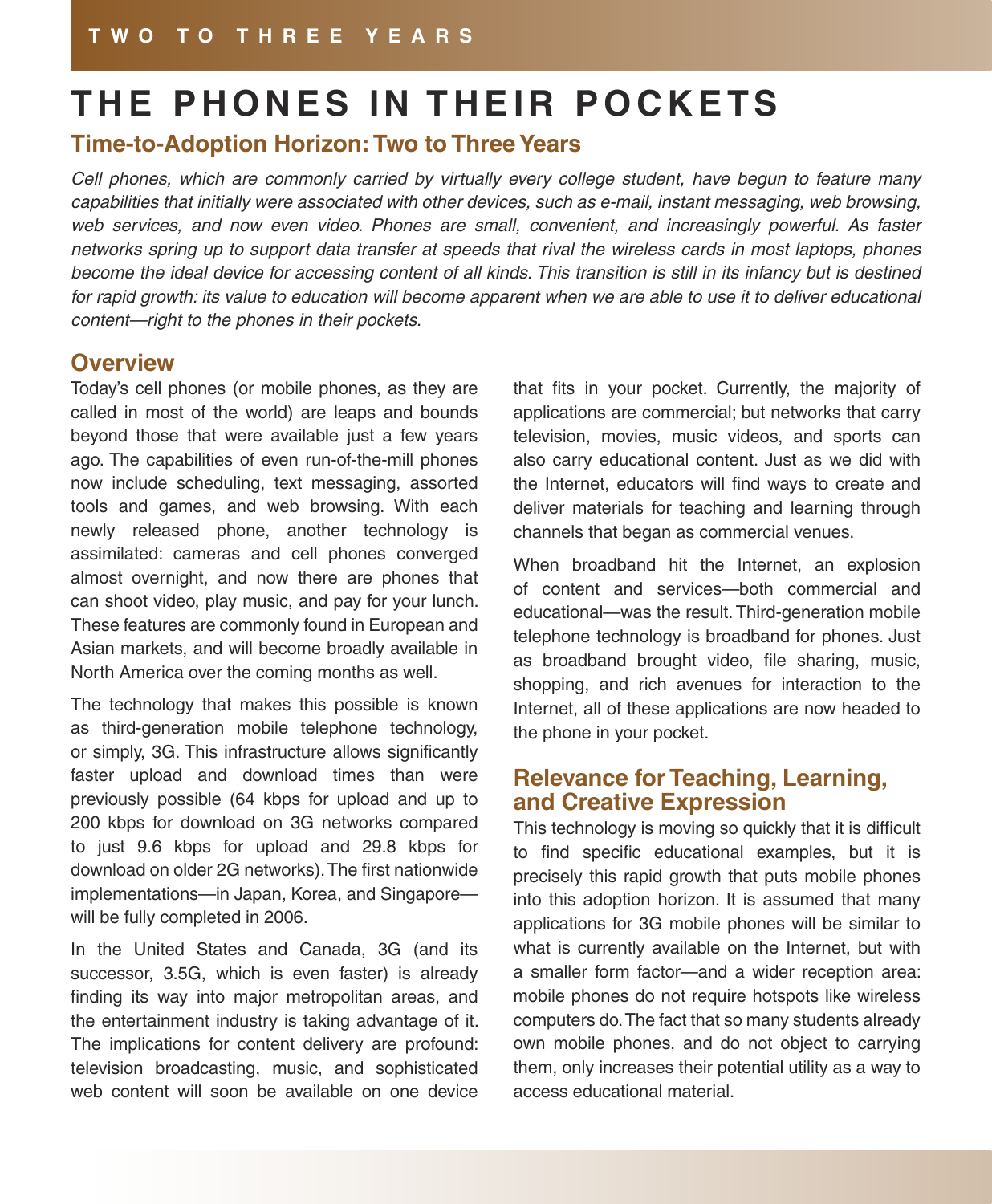That is not to say that there are no existing examples of the educational use of mobile phones; and we can certainly extrapolate some possible scenarios from observing current commercial uses. Some professors have begun to use SMS (short messaging service, also called text messaging or texting) as a means for polling students during class, or for providing short pop quizzes. Language learners take advantage of short lessons over the phone by calling in and listening to a recorded lesson, or conversing with a speaker of the language they are studying. In the United Kingdom, universities are experimenting with allowing students to take examinations using their mobile phones; their unique voice print identifies them as the test-taker, and answers are spoken into the phone or keyed in.

Using the phone as a web browser opens up the Internet to access anytime, anywhere, without the hassle of carting around a laptop and finding a wireless node. As mobile phone technology improves, the resolution of the screen is becoming less of a barrier to reading content; Flash and similar technologies are increasing the display capabilities to the point where sophisticated formatting is possible, even on those tiny faces. In Japan, where manga (comic-book-like graphic literature) is used not only for entertainment but for training manuals, how-to guides, cookbooks, and other reference materials, the transition of such material to the mobile phone has already begun. The frame-by-frame style of manga lends itself particularly well to small-format displays.

Another application emerging in Japan is the twominute video. These short clips, which include music videos, mini-documentaries, and snippets of news or information, can be downloaded and viewed on a mobile phone whenever the owner has a few free moments. It is easy to visualize a series of two-minute videos related to a course, released weekly like podcasts, that expose students to additional aspects of the topic or reinforce key points, complete with diagrams and animations—mobile learning objects, delivered right to a learner's cell phone.

Mobile phone technology also commonly includes a variety of software and productivity tools, and these are already being used to store and access useful reference materials. Physicians can look up drug interaction information, recommended dosing schedules, and other medical data by subscribing to Hippocrates, a service that provides updated electronic copies of commonly-used reference materials. Similar services could easily supply fields like law, engineering, government, and education. With these materials in your phone, and your phone within arm's reach, detailed and up-to-date reference information is available whenever and wherever you need it.

For many students, mobile phones belong to the set of necessary equipment without which they do not leave the house. If we can first recognize how students use mobile phones and then design activities that will help them access educational materials, form learning communities, and participate in rich conversations that take advantage of those avenues, we will be able to ride the wave of mobile technology right alongside them.

## **Examples of Educational Use of Cell Phones**

A wide variety of experimentation is taking place with cell phones in education, as the following examples show:

#### **Classroom Experiments Using Mobile Phone Messaging as a Response Medium**

#### **[papers.ssrn.com/sol3/papers.cfm?abstract\\_](http://papers.ssrn.com/sol3/papers.cfm?abstract_id=605863) [id=605863](http://papers.ssrn.com/sol3/papers.cfm?abstract_id=605863)**

Stephen Cheung of the University of Sydney used SMS messaging to conduct classroom experiments in economics, including the bargaining game and the contributions game. This replaced the previous, inefficient paper and pencil method; it is worth noting that creating a full computer simulation of these games was not a practical option, but moving them to text messaging on cell phones was.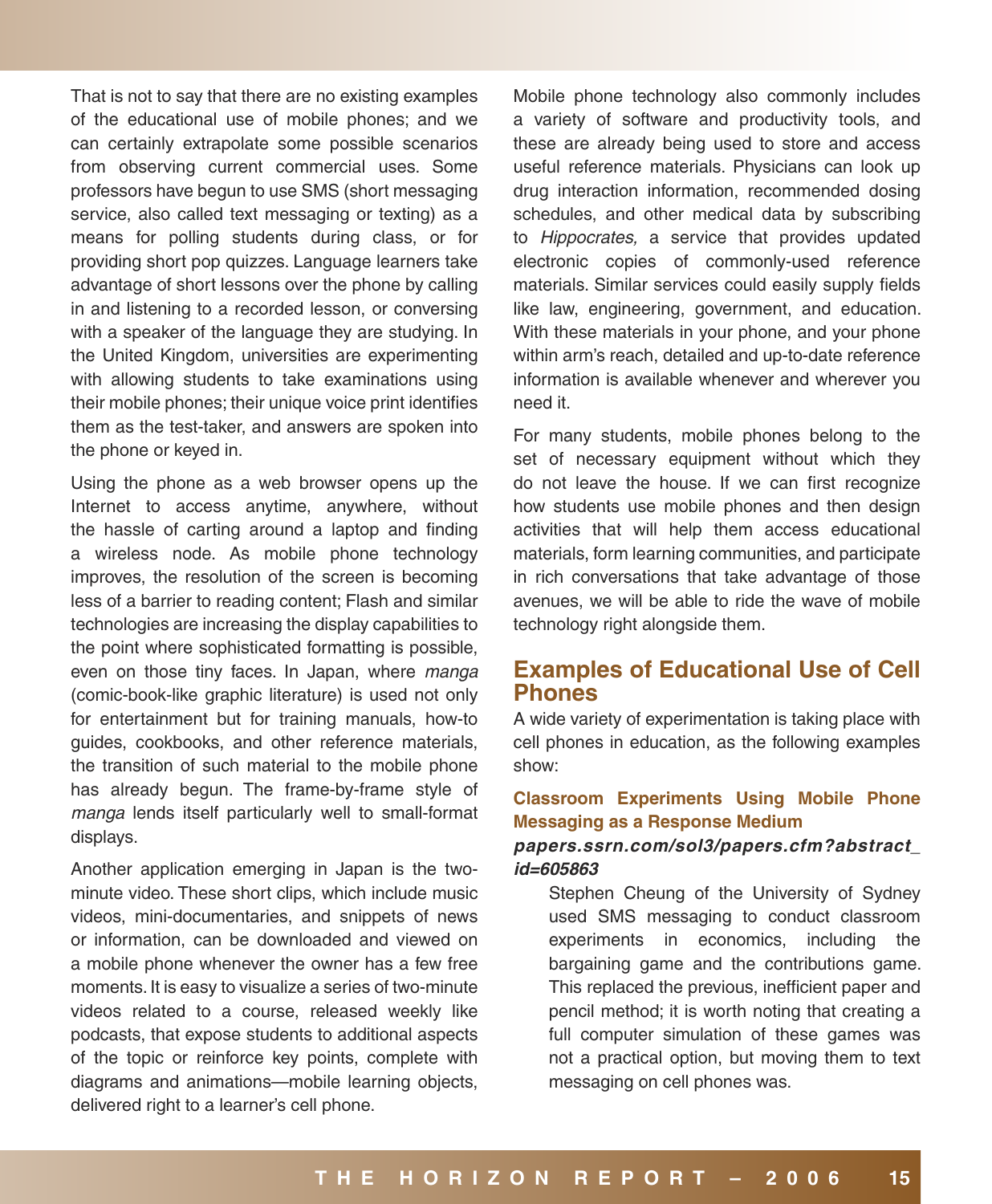## **Learn Chinese Via Mobile Phones**

#### **[cnx.rice.edu/content/col10286/1.1/](http://cnx.rice.edu/content/col10286/1.1/)**

This course, described on Rice University's Connexions website, teaches Chinese using the Imperial Method—and takes place entirely over the phone.

#### **Pocket Education**

### **[westmidlands.ideasfactory.com/new\\_media/](http://westmidlands.ideasfactory.com/new_media/features/feature51.htm) [features/feature51.htm](http://westmidlands.ideasfactory.com/new_media/features/feature51.htm)**

At Coventry University in England, students in the New Media Studies Program are using smart phones to download videos and to receive their grades.

## **For Further Reading**

The following articles and resources are recommended for those who wish to learn more about the educational potential of mobile phones.

#### **Cell Phones: Nuisance or Necessity?**

### **[w w w. g l e n c o e . c o m / s e c / t e a c h i n g t o d ay /](http://www.glencoe.com/sec/teachingtoday/educationupclose.phtml/52) [educationupclose.phtml/52](http://www.glencoe.com/sec/teachingtoday/educationupclose.phtml/52)**

(Elizabeth Melville, Teaching Today, January 2005) Presents pros and cons of allowing cell phones in classrooms, and suggests some possible educational uses for phones.

#### **Cingular Wireless Launches Cingular Video™ with Exclusive Content**

#### **[www.prnewswire.com/mnr/cingular/23356/](http://www.prnewswire.com/mnr/cingular/23356/)**

(Press release, December 15, 2005) Cingular Wireless and HBO announce the release of on-demand streaming video, including episodes of popular television shows, clips of selected scenes, and bonus content, to 3G phones. The service will be available early in 2006.

#### **Enabling Mobile Learning**

#### **[www.educause.edu/er/erm05/erm0532.asp](http://www.educause.edu/er/erm05/erm0532.asp)**

(Ellen D. Wagner, EDUCAUSE Review, May/ June 2005) A discussion of what mobile learning might mean for education.

#### **The Future of Mobile Technology: Learning "on the Run"?**

#### **[www.nestafuturelab.org/viewpoint/vision/vision\\_](http://www.nestafuturelab.org/viewpoint/vision/vision_01_04.htm) [01\\_04.htm](http://www.nestafuturelab.org/viewpoint/vision/vision_01_04.htm)**

(Vision, June 2005) Discusses mobile technology and some possible educational applications.

#### **The Future of Cell Phones**

#### **[n e w s . d e s i g n t e c h n i c a . c o m / f e a t u r e d \\_](http://news.designtechnica.com/featured_article34.html) [article34.html](http://news.designtechnica.com/featured_article34.html)**

(Chris Nickson, DesignTechnica, October 24, 2005) This article describes features available with 3G phones, discusses 3G network implementation, and offers a peek at what lies beyond.

#### **Software Allows College Test Prep Via Mobile Devices**

#### **[www.technewsworld.com/story/42644.html](http://www.technewsworld.com/story/42644.html)**

(Jack M. Germain, TechNewsWorld, April 30, 2005) Software for certain mobile devices, including some cell phones, provides practice for college preparation exams like the SAT.

#### **What Can You Learn from a Cell Phone? Almost Anything!**

#### **[www.marcprensky.com/writing/Prensky-What\\_](http://www.marcprensky.com/writing/Prensky-What_Can_You_Learn_From_a_Cell_Phone-FINAL.pdf) [Can\\_You\\_Learn\\_From\\_a\\_Cell\\_Phone-FINAL.pdf](http://www.marcprensky.com/writing/Prensky-What_Can_You_Learn_From_a_Cell_Phone-FINAL.pdf)**

(Marc Prensky, 2004) This paper suggests a variety of uses for cell phones in classrooms.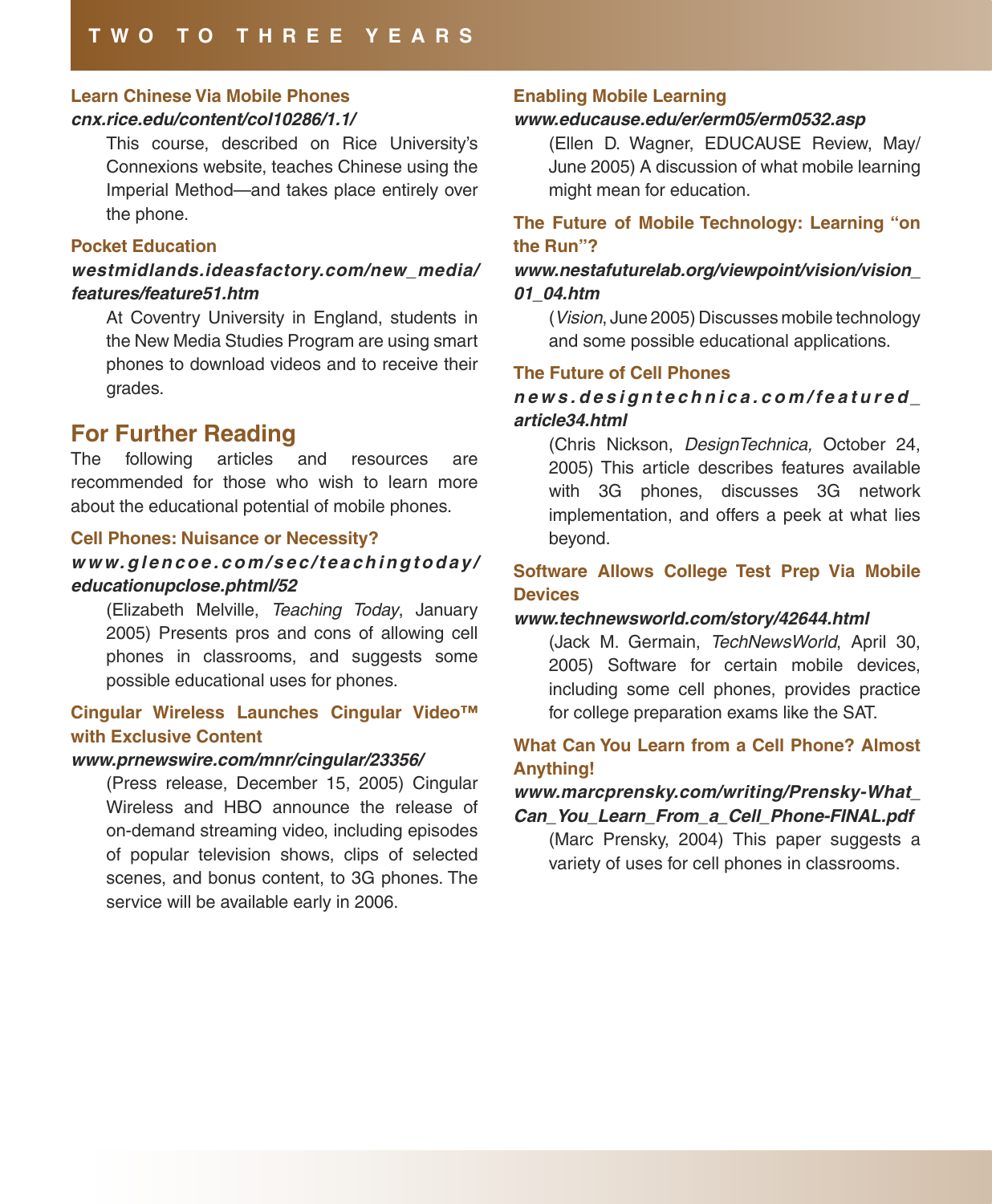## **E D U C AT I O N A L G A M I N G**

## **Time-to-Adoption Horizon: Two to Three Years**

Educational gaming has seemed tantalizingly close yet somehow not quite within our reach for a number of years, but the promise of educational gaming continues to fascinate us. The potential for learning in this space is broad, and there is much work to be done. We are just beginning to see the results of research into gaming and engagement theory, the effect of using games in practice, and the structure of cooperation in gameplay. By studying the principles of game design, educators are learning more about how to package and deliver content to facilitate comprehension and retention. Educational gaming is a growing field with serious implications for adult learning that we are only beginning to understand.

## **Overview**

The past year has seen a subtle shift in the way educational gaming is perceived in higher education. A number of interesting examples have shown anecdotally that games can be very effective tools for learning. As a result, there is an increasing interest among scholars in researching the subject, not only to quantify the actual effect of using games to teach, but also to define the essence of gaming itself in order to better apply its principles to education. Educational gaming is no longer a fringe activity pursued only by extreme technophiles—it is emerging as a discipline unto itself, multifaceted and rich.

Degree programs are springing up in game design and game theory, two subjects that have not traditionally been among the program offerings in higher education. Courses range from mathematics for game programmers to ethics in cyberspace to storyboarding and character sculpting. These programs embrace the technical considerations of creating games, certainly; but the theoretical aspects of gameplay, the ideas that have implications for all kinds of educational activities, are beginning to receive an equal share of attention.

By studying successful consumer games of all kinds (massively multiplayer online games, console games, board games, and physical games, for instance), researchers are teasing out the basic principles of gaming that lead to engagement and success. Students in game design courses apply these principles as they develop educational games, but the

same guidelines may also transfer to development of non-game educational materials. Imagine a set of curricular materials that are as approachable—and as hard to put down—as your favorite game, but that contain solid educational content. Further research in this area is warranted, of course, but the possibilities are intriguing.

The complexity of the discipline is reflected in the array of activities that fall under the umbrella of educational gaming. Consider just a few of the many types of games that are being explored in terms of their educational potential:

- **Simulations.** A simulation essentially mimics a real-world process. Based on complex mathematical formulae that operate on large data sets, simulations allow repeated practice of difficult procedures or experience with delicate and complex equipment. Common uses include flight training, medical applications, and conflict resolution. Creating a simulation can be as educational as using one: skills in mathematics, statistics, and domain knowledge of the field being modeled are required in order to model a real-life process accurately.
- **Virtual environments.** The popularity of consumer games like Second Life and World of Warcraft has its source partly in the visually rich, engaging environment in which these games are played. The engines that are used to create those environments are like a set of drawing tools; they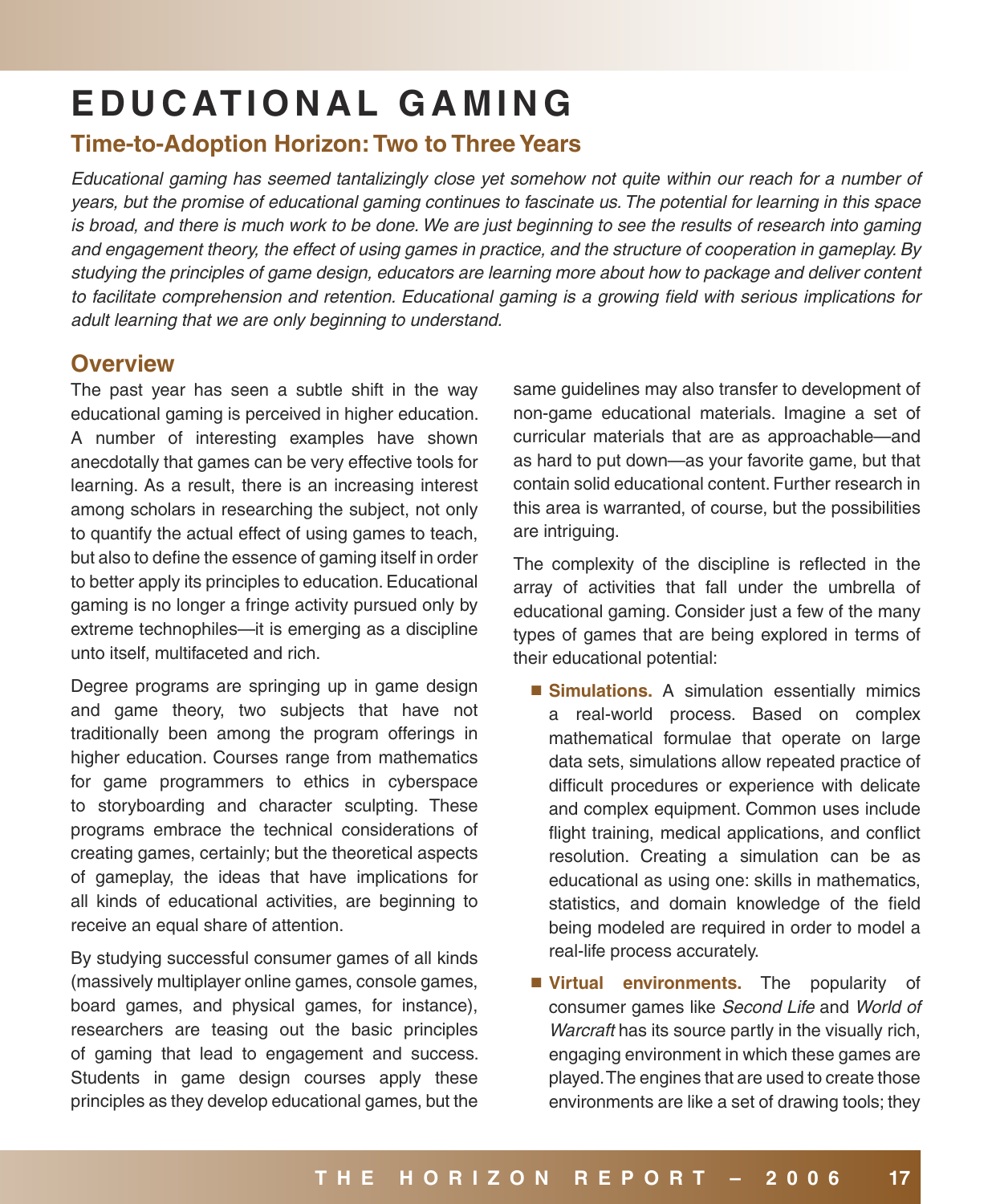are inherently theme-independent and can be used to create any kind of world that is desired. A number of projects are underway to develop open-source gaming engines for educational or other use that can recreate ancient spaces, develop models of cities or campuses, or bring remote ecosystems right to your computer for study.

- **Social and cooperative play.** Online or not, one appealing aspect common to many games is the interaction with other players. Whether competitive or cooperative, social interactions during gameplay offer a rich source for study by game theorists. While face-to-face cooperative play has been the subject of scholarly studies for several years, a new facet is being explored as researchers venture into the world of massively multiplayer online role-playing games (MMORPGs) to study the interactions that take place there.
- **Alternative reality games.** Mixing gameplay and real life, alternative reality games challenge players to critically examine items and events that appear to be real, at least on the surface, in order to first discover and then solve a mystery. This type of game operates in both space and time, often taking months to complete and involving clues online, in public spaces, even in players' personal mail. Orchestrating such an experience is demanding as well: the puppet masters, as the game designers are called, must conceive of the mystery, design and plant clues, and monitor players' progress throughout the game.

These are only a sampling of the kinds of games that are being studied for potential learning applications. The power of gaming to engage learners of all ages marks this emerging discipline as one of special import for education.

## **Relevance for Teaching, Learning, and Creative Expression**

Games can be applied across the curriculum, and research is continually uncovering new uses. Using games in practice helps present concepts in new and interesting ways, makes topics more approachable to the novice learner, and provides new opportunities for collaboration and competition among learners.

One aspect of gaming that makes it so flexible a tool for teaching and learning is the way it can be approached from the angle of game creation as well as play. A significant level of research is required to develop a compelling game. Depending on the kind of game, detailed statistics, descriptions, measurements, and historical data must be gathered and assimilated to inform development of the game environment or rules. At the College of New Jersey, the new Game Design Program addresses this by offering a year-long multidisciplinary learning experience in which students collaborate across disciplines to develop a multiplayer online game. Students learn to understand and appreciate concepts outside their own areas of expertise while developing advanced skills in their chosen fields.

A sampling of disciplines using educational gaming include the following:

- **Anthropology.** A course at Trinity University required students to use a combination of quantitative and qualitative research methods to explore sociological issues associated with massively multiplayer virtual worlds (World of Warcraft, in this case). Each student in the class pursued a different research question, preparing a scholarly paper based on data collected during the study.
- **History.** An online game representing the cultures of antiquity is being developed as a collaboration between scholars at Oxford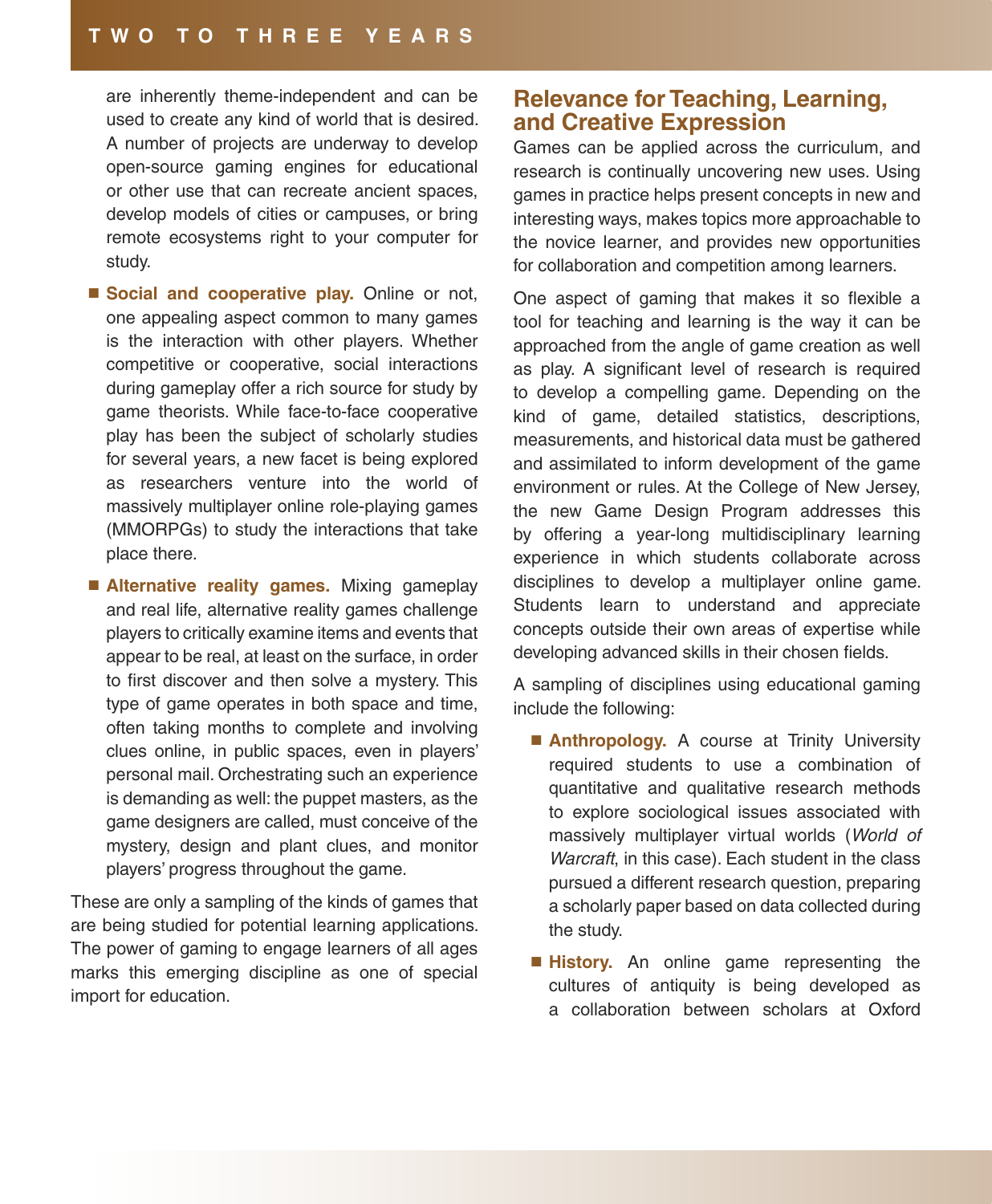University and the University of British Columbia. Students use open-source tools to reconstruct content from archaeological data; the content undergoes verification by academic peer review, and approved content is added to the game. The final result will be a massively multiplayer "game of antiquity" designed to bridge the gap between growing popular interest and ongoing research in the field.

- Mathematics. Simulation and game engine design draws on mathematics as much as on computer science. Mathematical formulae can be used to represent in-game events that occur when environmental rules are influenced by player-generated variables. A student-led team at the University of Illinois at Urbana-Champaign is designing a mathematically-based opensource gaming engine that will be used to create three-dimensional virtual worlds.
- **Nursing.** Several simulations have been developed for nursing students, focusing on topics like pain management, the effects of drugs on the human system, and drug interactions. These activities allow the student to explore different options without involving a living patient, broadening their understanding of core concepts in the field of nursing.

## **Examples of Educational Gaming**

The following links provide examples of educational gaming applications.

#### **Basic Genetics at MIT: Live Long and Prosper [education.mit.edu/pda/igenetics.htm](http://education.mit.edu/pda/igenetics.htm)**

This game, designed to be played on a PDA, helps players understand basic genetics. Players work with five different traits as they try to figure out which chromosomes affect which traits, and how to breed the traits that will result in longest life.

#### **Girls as Game Designers [spacepioneers.msu.edu/](http://spacepioneers.msu.edu/)**

The Comm Tech Lab at Michigan State University has a project funded by the National Science Foundation called Girls as Game Designers, which does research on how girls and boys approach games, and how games affect them. One of the projects that has grown out of the Girls as Game Designers research is Alien Games, which is designed to interest high school and middle school girls in biology and space science.

## **Houston Community College, Southwest: Digital Gaming Simulation Department**

#### **[swc2.hccs.edu/digiGAME/html/courses.php](http://swc2.hccs.edu/digiGAME/html/courses.php)**

The Digital Gaming and Simulation Department at Houston Community College, Southwest offers career training to prepare students for employment in the game industry; typical careers include game artists and game programmers.

#### **Intermediate Multimedia Authoring at Bradley University**

#### **[multimedia.bradley.edu/gaming/313syllabus.pdf](http://multimedia.bradley.edu/gaming/313syllabus.pdf)**

This course offered at Bradley University uses game design as a conceptual topic to teach user-centered design, complex programming constructs, and team-based production processes. Over the course of the semester, student teams design and create a major game.

### **University of California, Berkeley: Field Work in Anthropology**

#### **[anthropology.berkeley.edu/courses.html](http://anthropology.berkeley.edu/courses.html)**

The University of California, Berkeley offered an anthropology field work course in fall 2005, Theory and Practice in the 6th Grade Archaeological Afterschool Program. In this course, undergraduate students work with  $6<sup>th</sup>$ graders, designing and facilitating experiences involving digital storytelling, computer games, web browsing, and hands-on exploration of real artifacts to share the archaeological experience.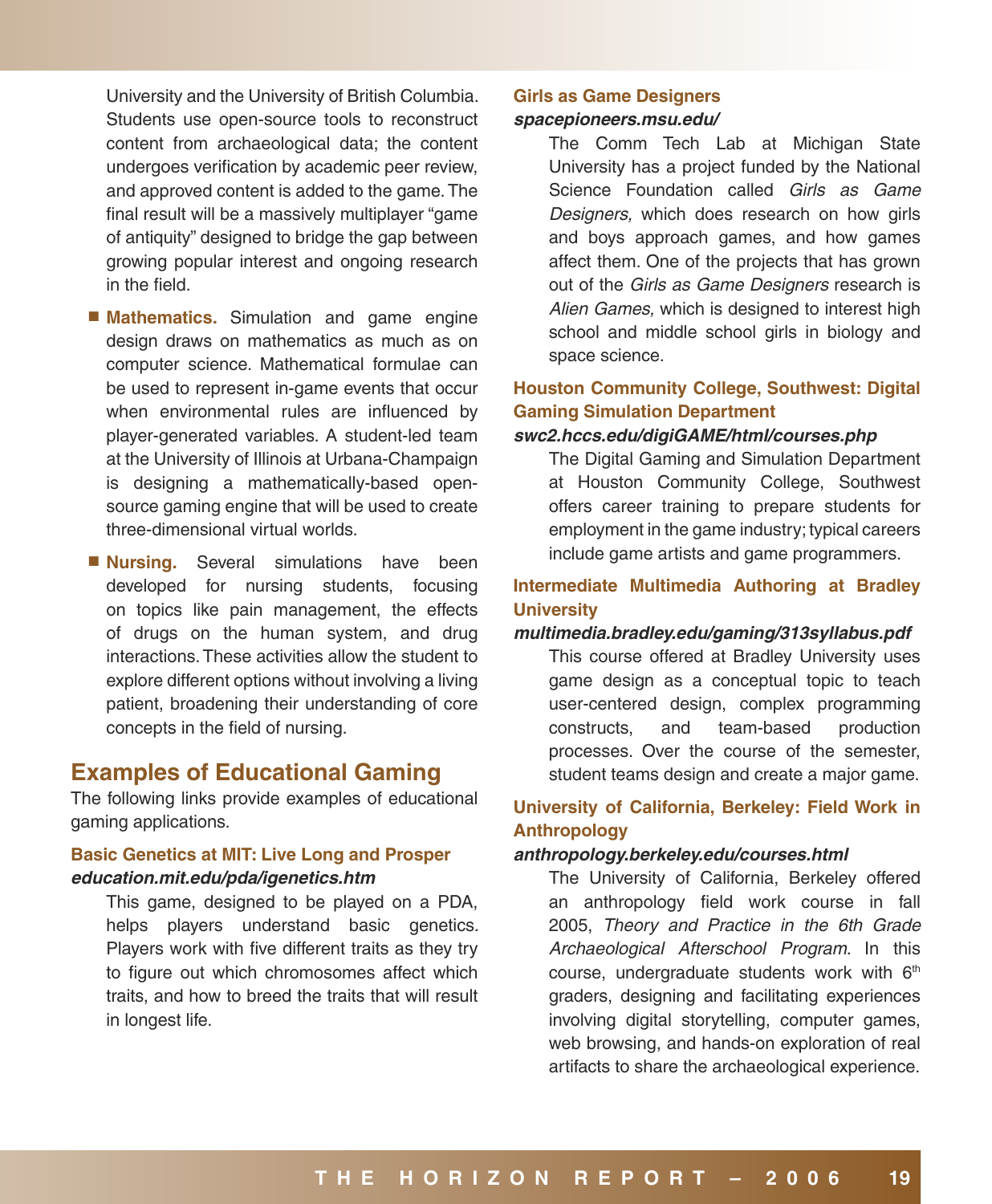## **For Further Reading**

The following articles and resources are recommended for those who wish to learn more about educational gaming.

#### **Designing Courses: Digital Games for Learning [www.ibritt.com/resources/dc\\_games.htm](http://www.ibritt.com/resources/dc_games.htm)**

This website includes a detailed annotated bibliography with links to game-related articles.

#### **Games on Mobile Phones Could Improve Science Education Across Europe**

#### **[www.brad.ac.uk/admin/pr/pressreleases/2005/](http://www.brad.ac.uk/admin/pr/pressreleases/2005/grid.php) [grid.php](http://www.brad.ac.uk/admin/pr/pressreleases/2005/grid.php)**

(Press release, May 9, 2005) At The University of Bradford in England, the GRID project is researching the delivery of educational content to handheld devices and mobile phones. The project's hope is to inform the techniques and best practices of teaching science and technology in schools.

#### **Play and Learn**

#### **[t h e a g e . c o m . a u / a r t i c l e s / 2 0 0 5 / 0 8 / 2 3 /](http://theage.com.au/articles/2005/08/23/1124562860174.html) [1124562860174.html](http://theage.com.au/articles/2005/08/23/1124562860174.html)**

(David Stonehouse, The Age, August 27, 2005) Outlines the educational possibilities for gaming, raises pertinent questions, and gives an overview of the academic movement toward digital gaming.

### **Proof of Learning: Assessment in Serious Games [www.gamasutra.com/features/20051019/chen\\_](http://www.gamasutra.com/features/20051019/chen_01.shtml) [01.shtml](http://www.gamasutra.com/features/20051019/chen_01.shtml)**

(Sande Chen and David Michael, Gamasutra, October 19, 2005) Discusses the challenges and issues of assessing game-based learning.

#### **Viewpoint: Online Courses as Video Games [www.campus-technology.com/article.asp?id=11309](http://www.campus-technology.com/article.asp?id=11309)**

(Dr. Rodney P. Riegle, Campus Technology, July 15, 2005) Discusses role of video games in different forms of learning and issues that arise when non-gamers teach using games.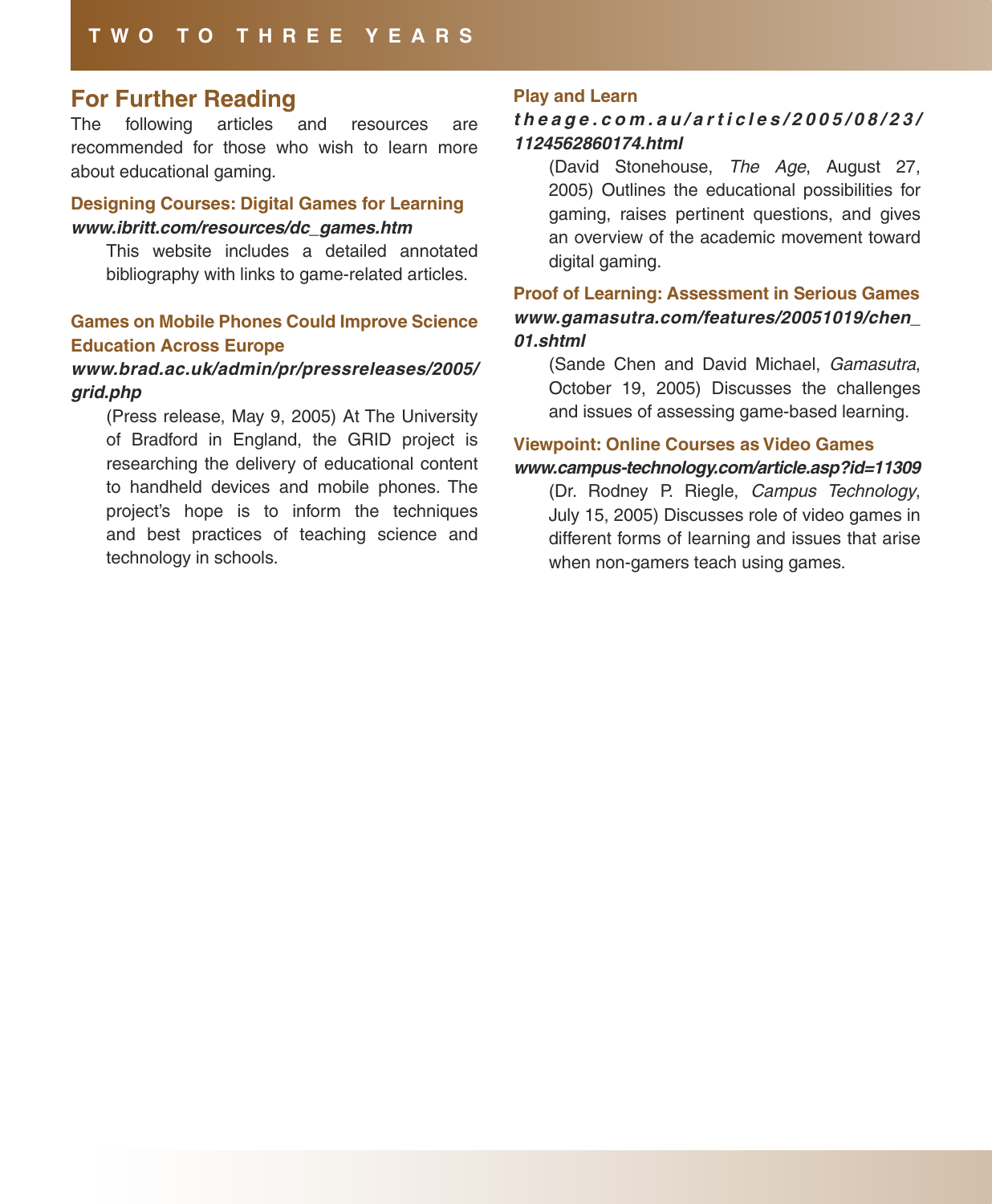## **AUGMENTED REALITY AND ENHANCED VISUALIZATION**

## **Time-to-Adoption Horizon: Four to Five Years**

While still a few years away from general acceptance and use in education, augmented reality and enhanced visualization are already in use in disciplines such as medicine, engineering, the sciences, and archaeology. By offering a visual representation of large data sets, these technologies open the door to new ways of understanding the world. Augmented reality overlays information onto the real world, supplementing what can be seen with what is hidden. Enhanced visualization creates a three-dimensional experience based on a set of data, bringing the information to life in a way that makes it almost physically present. Both have the power to transform understanding, and both will have greater implications for education in the coming years.

### **Overview**

Well underway in disciplines such as medicine, engineering, the sciences, and archaeology, augmented reality and enhanced visualization techniques offer dramatic new ways to use visual comprehension skills to explore complex phenomena, situations and relationships. Large data sets can be experienced as three-dimensional spaces or objects; exact models of anatomical features can be created and held in the hand; systems too small or too large to actually be seen can be scaled up or down, filling a room or fitting on the top of a desk. Faithful copies of fragile objects can be "printed" on rapid prototyping printers, to be safely examined and manipulated. The hidden is made plain: internal wiring projected onto walls, or a broken bone superimposed on the outside of a leg.

Augmented reality (sometimes called annotated reality) overlays data onto the real world. A very simple example is common in language classrooms, where objects are labeled with their names in the language of study. Some applications of augmented reality require special glasses that display information as the wearer looks around, like those used for night vision. The kind of information shown, and the way it is displayed, can vary from text lists or statistics to diagrams and drawings, depending on the context.

Enhanced visualization takes a different approach; instead of overlaying data onto the real world, a new world is created from data. You can walk into this space and look around. For example, based

on seismic data of an oil field, a visualization of the entire field can be created and scaled down to fill a room. Looking at this field, engineers can determine the best way to get to the oil before they install any equipment in the field itself. Rapid prototyping printers are another enhanced visualization device: by sending a large dataset to the printer—the makeup of a complex molecule, say, or the specifications for a new aircraft—a physical scale model is created that can be handled and examined.

Both use the same underlying technology to get at data in a new way. In both cases, something is created that isn't really there, to give us a deeper understanding of the world we live in.

## **Relevance for Teaching, Learning, and Creative Expression**

Thus far, augmented reality and enhanced visualization have seen widest use in military and industrial applications. New uses are beginning to emerge as the underlying technologies are further developed. The possibilities are tantalizing; the potential applications span academic disciplines, from history to mathematics, from the arts to the sciences.

In disciplines such as archaeology, history, and anthropology, it is already possible to virtually recreate ancient spaces and artifacts for study. Small-scale models of ancient buildings, complete with original paintwork, have been created digitally,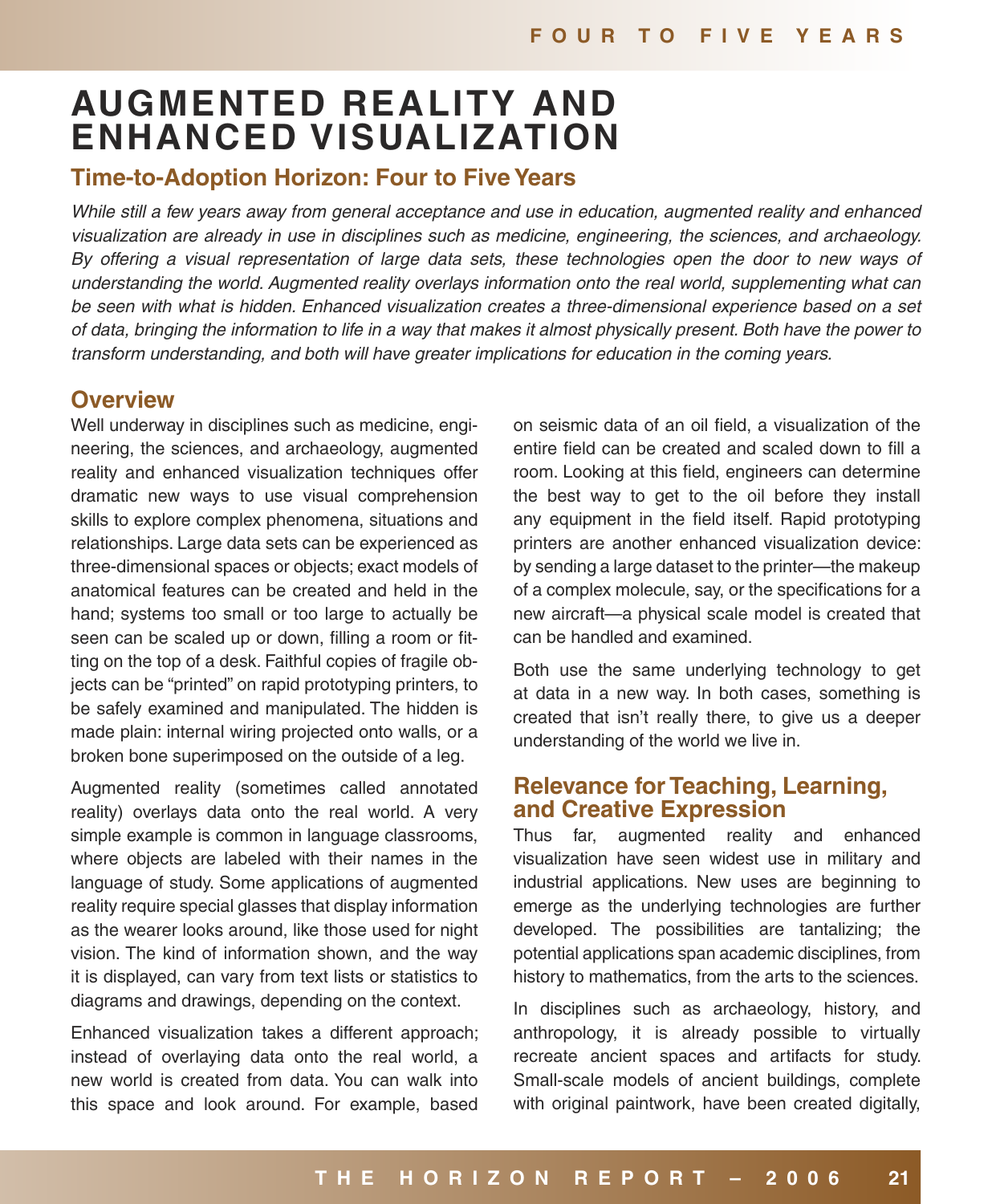#### **F O U R T O F I V E Y E A R S**

allowing students to move through the spaces on a computer. Soon, it may not be uncommon to project these models in 3D at a size that allows students to walk through the buildings themselves. The same is true for cultural artifacts; models of ancient utensils can be created onscreen, or projected in 3-D, or printed on rapid prototyping systems so they can actually be handled. The modeling can be quite complex; under development are human-sized avatars in historically accurate costumes that can be programmed for all sorts of activities, from performing folk dances to speaking to students in the language and style of their time.

Paleontology, botany, biology, and other life sciences invite exploration with augmented reality. By analyzing the data from ground-penetrating radar, for example, and projecting a model over the dig site, paleontologists can best decide how best to retrieve fossils from underground. Consider how field studies could change when students are able to call up information about plants and animals they are observing and see it alongside the specimen—taking measurements, perhaps, or comparing a juvenile with a stored image of an adult.

## **Examples of Augmented Reality and Enhanced Visualization**

Applications like those above are on the way; on some campuses, they are already here, as the following links illustrate.

#### **Augmented Reality Simulations at MIT [education.mit.edu/ar/](http://education.mit.edu/ar/)**

At MIT, students are using handheld devices to participate in activities that combine real-world experiences with simulated events and data. In one activity, students interview virtual people, travel the campus taking measurements, and analyze data to determine the source of a toxic spill (simulated, of course). In another, set in Boston's Museum of Science, students use wifi-enabled handheld devices to gather clues to solve a murder mystery. The projects

are a collaboration between the MIT Teacher Education Program and the Education Arcade.

#### **EducationAR, a NESTA Futurelab Project**

#### **[www.nestafuturelab.org/showcase/education\\_ar/](http://www.nestafuturelab.org/showcase/education_ar/education_ar.htm) [education\\_ar.htm](http://www.nestafuturelab.org/showcase/education_ar/education_ar.htm)**

EducationAR is an ongoing BBC research project evaluating the potential use of augmented reality (AR) technologies in the classroom. The project includes a simple and intuitive interface that allows one or more users to physically manipulate and visualize complex subjects in real-time.

#### **The Envision Center, Purdue University [www.envision.purdue.edu/](http://www.envision.purdue.edu/)**

Purdue University's "Envision Center" focuses on research and design in computer-based visualization, with the aim of enhancing teaching and learning across disciplines. The center combines computer science, engineering, perception, technology, and art to process and display information. Current projects range from GIS applications to creating human avatars to assist in sign language education.

#### **Transparent Reality Simulation Engine [vam.anest.ufl.edu/wip.html](http://vam.anest.ufl.edu/wip.html)**

The University of Florida has developed a transparent reality simulation engine which can be applied to a variety of disciplines, including nursing, chemistry, and physics. The engine renders abstract processes and concepts with symbols that can be seen and manipulated to help users understand how they work.

#### **VEMDis™ (Virtually Enhanced Museum Display) [www.rcuk.ac.uk/innovation/bpc/vemdis.asp](http://www.rcuk.ac.uk/innovation/bpc/vemdis.asp)**

At University College London's Petrie Museum, an augmented reality display prototype is being used to add optional 3D images to real-life sculptures, paintings, textiles, archaeological artifacts and other exhibits. It has allowed missing parts of sculpture or paintwork to be restored virtually, showing the piece in original condition, to enhance the museum experience for visitors.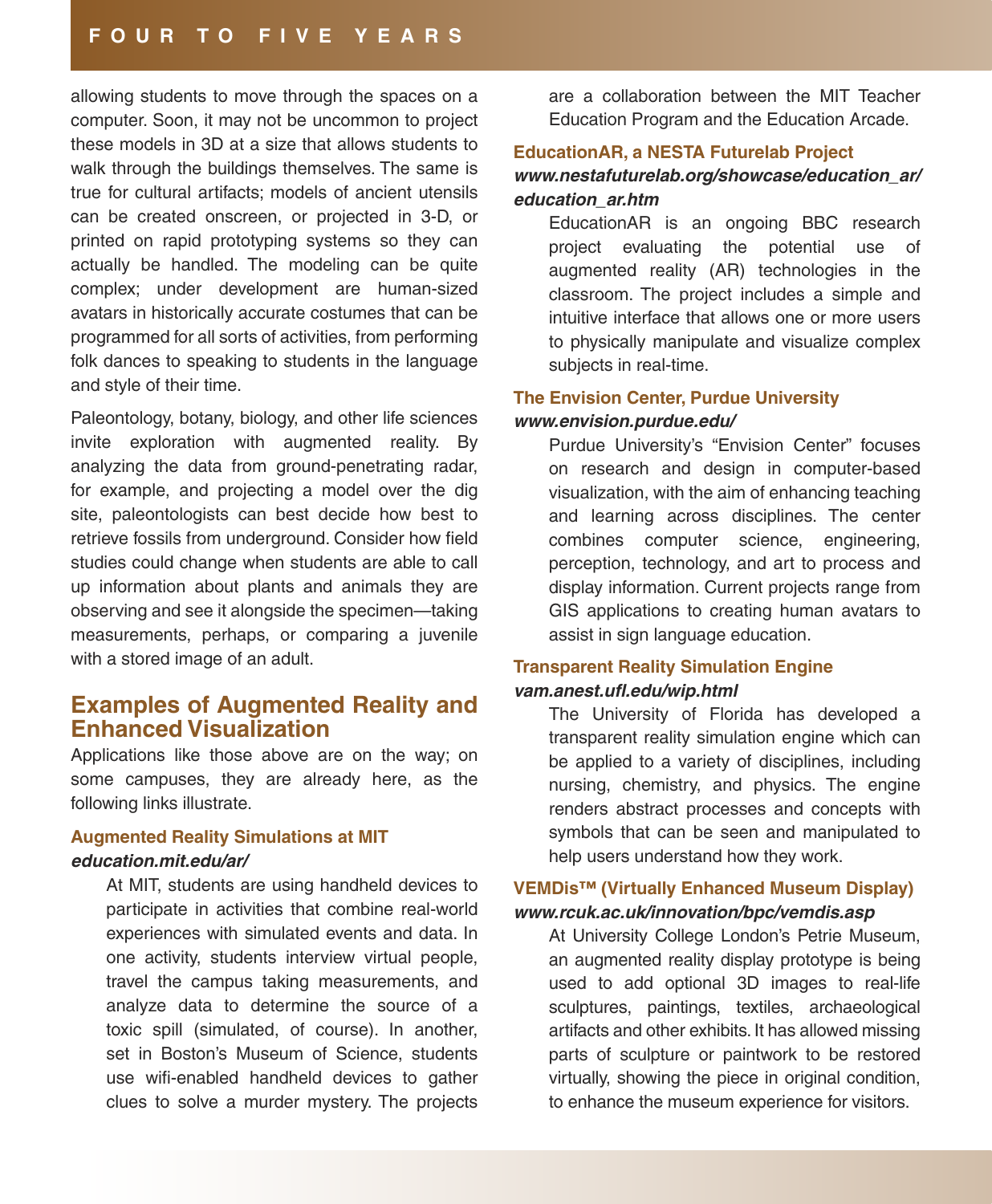### **Virtual Lab at McHenry County College [www.insidemcc.mchenry.edu/PD/Tutorials/](http://www.insidemcc.mchenry.edu/PD/Tutorials/virtuallab2.pdf) [virtuallab2.pdf](http://www.insidemcc.mchenry.edu/PD/Tutorials/virtuallab2.pdf)**

In the 3D Virtual Lab, any model from 3D Studio Max can be converted into a special format that is displayed via two computers and two projectors. The projectors have polarized filters which are perpendicular to each other, and students wearing polarized glasses view the projected image in three dimensions. The lab was used for the first time in fall of 2005 to show models of the human skeleton, muscle system, and major organs. Wider use in biology, anatomy and physiology, astronomy, and meteorology is planned for 2006.

## **For Further Reading**

The following articles and resources are recommended for those who wish to learn more about augmented reality and enhanced visualization.

#### **Augmented Reality Brings Maps to Life**

#### **[www.newscientist.com/article.ns?id=dn7695](http://www.newscientist.com/article.ns?id=dn7695)**

(Will Knight, New Scientist, 19 July 2005) Paper maps can be brought to life using hardware that adds up-to-the-minute information, photography and even video footage.

#### **Mixed Reality in Education, Entertainment, and Training**

#### **[www.computer.org/portal/cms\\_docs\\_cga/cga/](http://www.computer.org/portal/cms_docs_cga/cga/content/Promo/promo3.pdf) [content/Promo/promo3.pdf](http://www.computer.org/portal/cms_docs_cga/cga/content/Promo/promo3.pdf)**

(Charles E. Hughes, Christopher B. Stapleton, Darin E. Hughes, and Eileen M. Smith, IEEE Computer Graphics and Applications, November/December 2005) This article describes how a multidisciplinary research team used mixed reality technology and methods in a variety of applications, including museums and public spaces.

#### **Recontextualizing the Collection: Virtual Reconstruction, Replacement, and Repatriation [www.archimuse.com/mw2005/papers/tolva/](http://www.archimuse.com/mw2005/papers/tolva/tolva.html) [tolva.html](http://www.archimuse.com/mw2005/papers/tolva/tolva.html)**

(John Tolva, Museums and the Web: Papers, April 2005) This paper explores issues related to using virtual reconstructions or copies of museum pieces, from simple virtual representation (such as the Hermitage Museum project) to actual replacement of artifacts at their point of creation or discovery (the Eternal Egypt project).

#### **Seven Things You Should Know About Augmented Reality**

#### **[www.educause.edu/ir/library/pdf/ELI7007.pdf](http://www.educause.edu/ir/library/pdf/ELI7007.pdf)**

(EDUCAUSE Learning Initiative, September 2005) This short document provides a quick overview of augmented reality and a scenario describing possible uses.

#### **Trend: Augmented Reality Check**

#### **[www.learningcircuits.org/2004/dec2004/0412\\_](http://www.learningcircuits.org/2004/dec2004/0412_trends.htm) [trends.htm](http://www.learningcircuits.org/2004/dec2004/0412_trends.htm)**

(Eva Kaplan-Leiserson, Learning Circuits, December 2004) This article summarizes different types of augmented reality and examines their applications in education.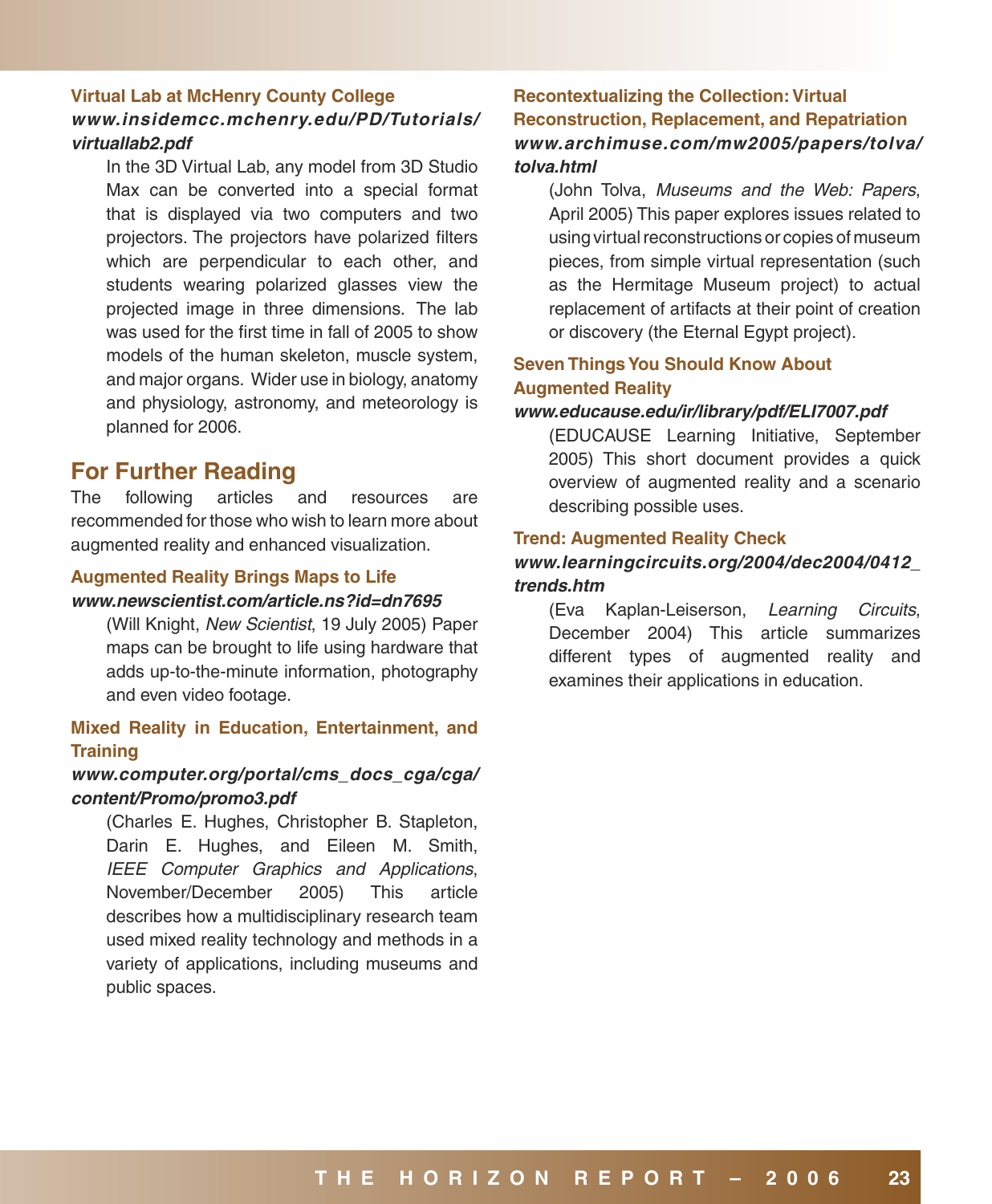## **C O N T E X T- AWA R E E N V I RO N M E N T S A N D D E V I C E S**

## **Time-to-Adoption Horizon: Four to Five Years**

Context-aware environments and devices, broadly being explored in experimental settings, will erase the boundaries between people and the things they use. Already, computers exist that can make decisions based on contextual clues such as the user's location and orientation, the date and time of day, ambient conditions of lighting and temperature, and so on. Experimental classrooms can already sense the location and actions of the teacher and students, and change the environment accordingly. Over time, as sensors and portable devices converge, these technologies will make learning environments seem almost intuitively responsive.

## **Overview**

It is now practical to produce computers that can make decisions based on contextual clues, such as what the user is attending to, the user's location and orientation, what the user is focused on, the date and time of day, lighting conditions, other objects or people in the environment, accessible infrastructure in the immediate vicinity, and so forth. The implications are only beginning to be explored, but may be profound. Context-aware computers can interact with the user or can program themselves to have particular responses appropriate to a situation; for example, to lower the volume of music being played when a telephone rings nearby, or to silence all calls during a meeting or class.

Context-aware environments have been around for a long time. Early applications emerged in the 1980s, with rooms where the lights turned on as someone entered. Voice and face recognition and gaze and gesture tracking are currently used in security systems and user interface labs. As technologies like these continue to be developed, and as the equipment that enables them recedes into the floor, the walls, and the ceiling, interesting possibilities for a truly responsive environment emerge. Imagine a smart classroom that recognizes the professor when she walks into the room; a lectern that lights up when she stands in front of it; a projector that brightens when she gestures toward the screen.

Science fiction? Hardly. Experimental classrooms that behave this way are currently being prototyped

in universities in Canada and China. Hidden in the walls, the computing aspect recedes, leaving only the context-aware: a room that responds to the needs of its occupants as they move about in it naturally.

Another application of context-aware computing takes the technology to the other extreme. Instead of permeating the walls, technology actually creates walls where there are none, allowing the user to design custom spaces that can change as needed. A single room can be divided into multiple spaces for different uses separated by invisible soundproof barriers. Light and objects (and people) can pass through, but sound does not, creating spaces for individual study, collaborative work, and lecture in a single room (see the Gooru example, below, for more information).

## **Relevance for Teaching, Learning, and Creative Expression**

Although widespread educational application of context-aware computing is still several years away, early experiments continue to spark ideas about how this group of technologies may be applied. On a small scale, some universities have employed GPS-capable handheld devices for campus tours, giving the viewer information about whatever building or monument happens to be nearest. This kind of application for context-aware computing will increase as the technologies that make it possible become integrated with commonly carried portable devices, such as cell phones.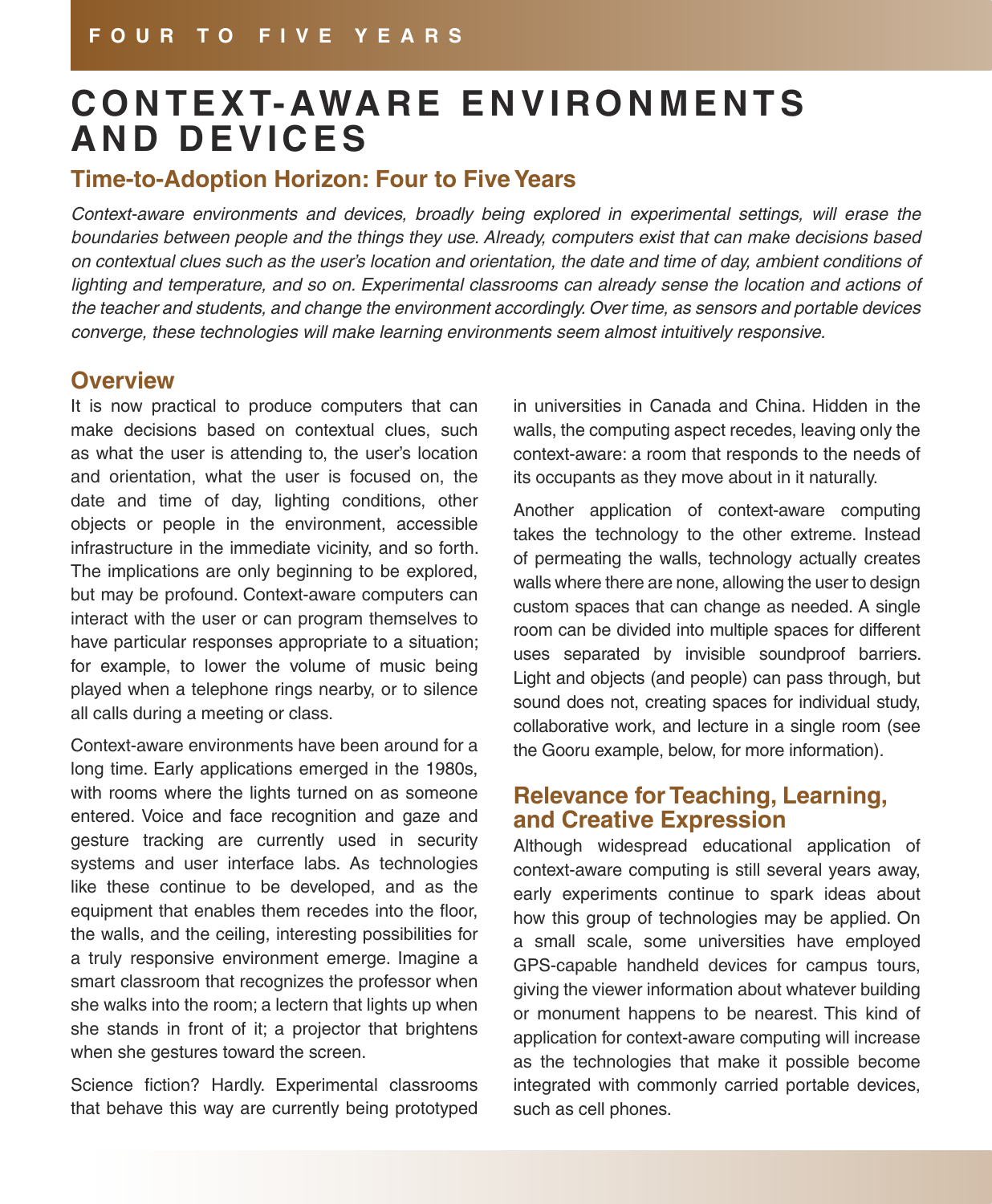For many faculty, the fact that technology tends to be intrusive is a stumbling block to using it in class. The technology too often gets in the way of dialog and discussion, rather than enhancing it. The promise of context-aware environments and devices is to erase the boundaries, making technology easily accessible, intuitive, and seamless, without getting in the way. Consider the following scenario:

Professor Mary Harper arrives at her classroom a few minutes before her class is scheduled to begin. As she enters, the room identifies her by scanning her ID badge—she doesn't even need to take it off her key ring—and the presentation station automatically logs in to her user account. By the time she reaches the podium, the web browser is open, her bookmarks are ready, and her presentation files, stored on the computer in her office, are accessible. She gestures at the wall behind her and the screen lowers automatically; the projector turns on, and she is ready to go.

As the students come in, the room identifies them also. During class, Professor Harper asks a question and has the students answer by keying it on their cell phones. The answers are tabulated on the front computer; the professor can see how each student answered, and she can display the aggregate answers for the whole class.

Today's lecture includes a guest speaker. He is not local, and Dr. Harper has arranged for him to be present via videoconference. At the appointed time, he connects at his end and waits. In Dr. Harper's classroom, a green light glows on the podium, and all she has to do is press a button to open the connection. The room has told her that all is ready. If something had gone wrong, the light would have glowed red, and she would have used her backup lesson without the guest speaker.

Applications of context-aware devices are turning up in museums like the De Young in San Francisco, where interactive programs are projected onto glass

panels. Visitors access information and activities by moving their hands in front of the glass; lasers mounted in the ceiling invisibly track the movements, responding appropriately to turn pages, move images, and so on. As these technologies move closer to adoption in education, we can look forward to devices and environments that facilitate discussion and dialog, rather than getting in the way.

## **Examples of Context-Aware Environments and Devices**

The following links provide examples of contextaware environments and devices.

#### **CAERUS**

#### **[portal.cetadl.bham.ac.uk/Lists/Publications/](http://portal.cetadl.bham.ac.uk/Lists/Publications/Attachments/1/CAERUS_CAL.pdf) [Attachments/1/CAERUS\\_CAL.pdf](http://portal.cetadl.bham.ac.uk/Lists/Publications/Attachments/1/CAERUS_CAL.pdf)**

CAERUS provides visitors to outdoor centers and museums with location-based multimedia content on handhelds. Using GPS technology to pinpoint where a user is, CAERUS delivers audio content about objects nearby. Audio content is used so that the environment, not the device, remains the focus of the visitor's attention.

#### **Gooru**

#### **[www.wired.com/news/school/0,1383,51518,00.html](http://www.wired.com/news/school/0,1383,51518,00.html)**

Herbst Lazar Bell is developing a "customizable education system" called Gooru that redefines the spatial characteristics of a classroom and replaces the books, desks and writing tools. Each student gets a special device known as a GooBall, consisting of a PDA, a backpackcum-power supply, and a removable, touchsensitive LCD screen that functions as laptop. The teacher is placed in the center of the room, which is divided into three work areas separated by transparent noise-cancellation barriers. In one area, the teacher lectures, unheard by students in the areas set aside for group and individual work just a few feet away. Students move between the spaces as necessary.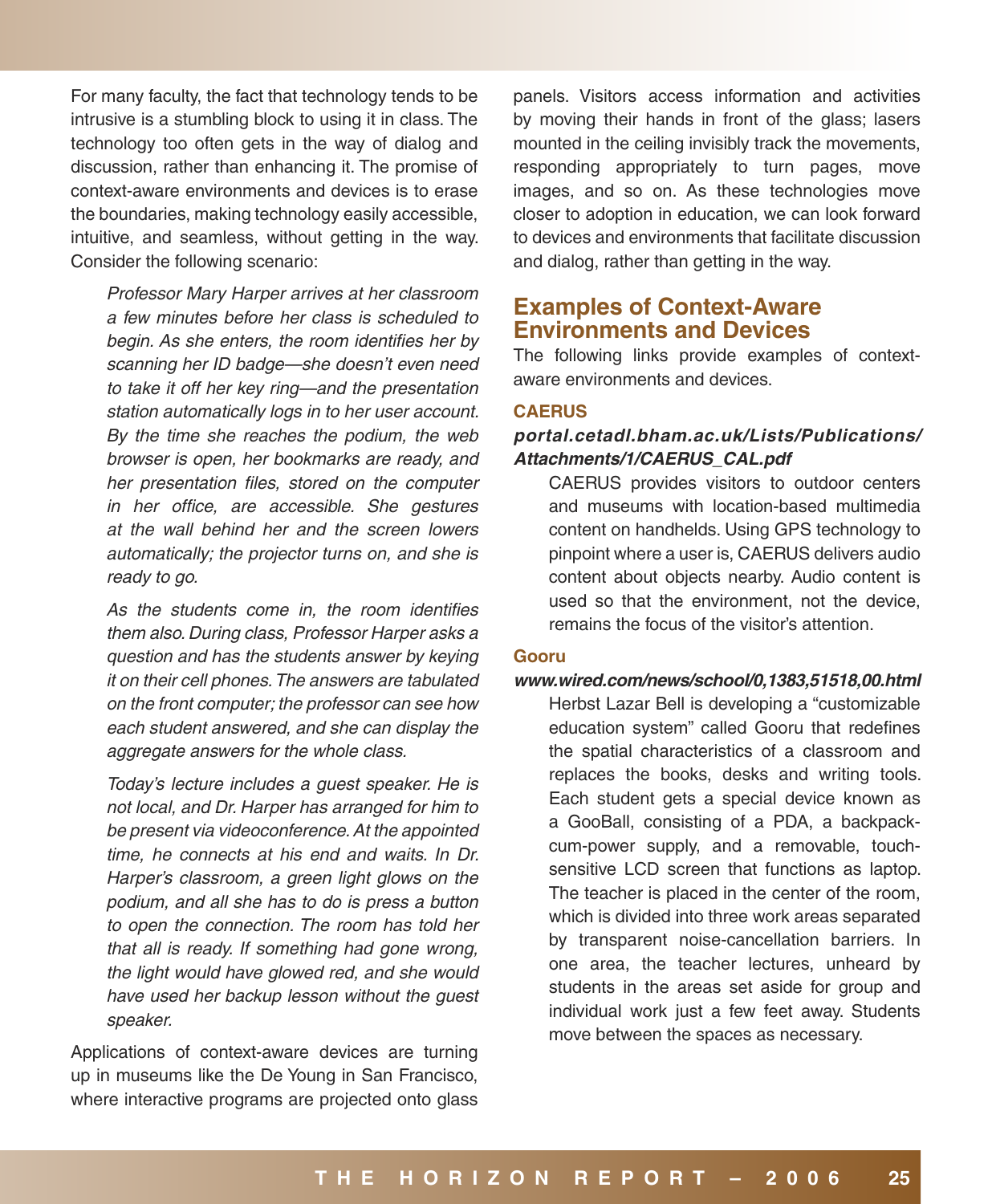#### **MIT's Context-Aware Cell Phone Project**

#### **[www.eurekalert.org/pub\\_releases/2004-11/ns](http://www.eurekalert.org/pub_releases/2004-11/ns-tpt112404.php)[tpt112404.php](http://www.eurekalert.org/pub_releases/2004-11/ns-tpt112404.php)**

The context-aware cell phone project at MIT is attempting to build a wearable cell phone which will receive signals about the user's location and behave appropriately (turn themselves off, for example). This research builds on a prior MIT project to develop a phone that acquired data for its owner about people called, places visited, and common activities performed; the phone could then give the user feedback based on the information it collected.

#### **Rutgers University's C.O.O.L. Classroom [www.coolclassroom.org/home.html](http://www.coolclassroom.org/home.html)**

The C.O.O.L. Classroom (Coastal Ocean Observation Laboratory) at Rutgers University brings an oceanography lab right into the middle- and high-school classroom. The C.O.O.L. Classroom allows students to access real-time data collected off the coast of New Jersey and includes lesson plans and a rich array of resources to help teachers use the data in their classrooms.

## **For Further Reading**

The following articles and resources are recommended for those who wish to learn more about context-aware environments and devices.

#### **Context-Aware Computing: A World That Knows What to Do for You**

#### **[www.usabilityviews.com/uv010028.html](http://www.usabilityviews.com/uv010028.html)**

(Paul Brand, Stanford HCI Seminar, May 2005) In this webcast of a seminar from Stanford University, Paul Brand discusses several context-aware computing projects from around the world.

#### **Intrinsically Motivated Intelligent Rooms**

#### **[www.arch.usyd.edu.au/~mary/Pubs/2005pdf/](http://www.arch.usyd.edu.au/~mary/Pubs/2005pdf/Ubiq_Comptg_Macindoe.pdf) [Ubiq\\_Comptg\\_Macindoe.pdf](http://www.arch.usyd.edu.au/~mary/Pubs/2005pdf/Ubiq_Comptg_Macindoe.pdf)**

(Owen Macindoe and Mary Lou Maher, December 2005) This paper, presented at the Second International Symposium on Ubiquitous Intelligence and Smart Worlds in Nagasaki, Japan, describes classrooms that respond and adapt to human occupants and the technologies that can be used to create them.

#### **Potentials and Challenges of Context Awareness for Learning Systems**

#### **[www.andreas-p-schmidt.de/publications/abis05\\_](http://www.andreas-p-schmidt.de/publications/abis05_aschmidt.pdf) [aschmidt.pdf](http://www.andreas-p-schmidt.de/publications/abis05_aschmidt.pdf)**

(Andreas Schmidt) This paper discusses the challenges of a context aware e-learning system, which would ideally know what material to deliver to the student, and when to do it.

#### **Remote Labs on the Internet Around the World [telerobot.mech.uwa.edu.au/links.html](http://telerobot.mech.uwa.edu.au/links.html)**

This list, maintained by the Telelabs Project at the University of Western Australia, links to schools around the world that have remote laboratories for a variety of disciplines accessible over the Internet.

#### **Technology-enabled Classrooms: Simplicity and Uniformity of Tools Make Them Truly 'Smart.' [www.uctltc.org/news/2005/02/feature.php](http://www.uctltc.org/news/2005/02/feature.php)**

(Dan Gordon, TLtC Contributor, February 2005) This article discusses the use of smart classrooms at UC Berkeley and related pedagogical and technical issues.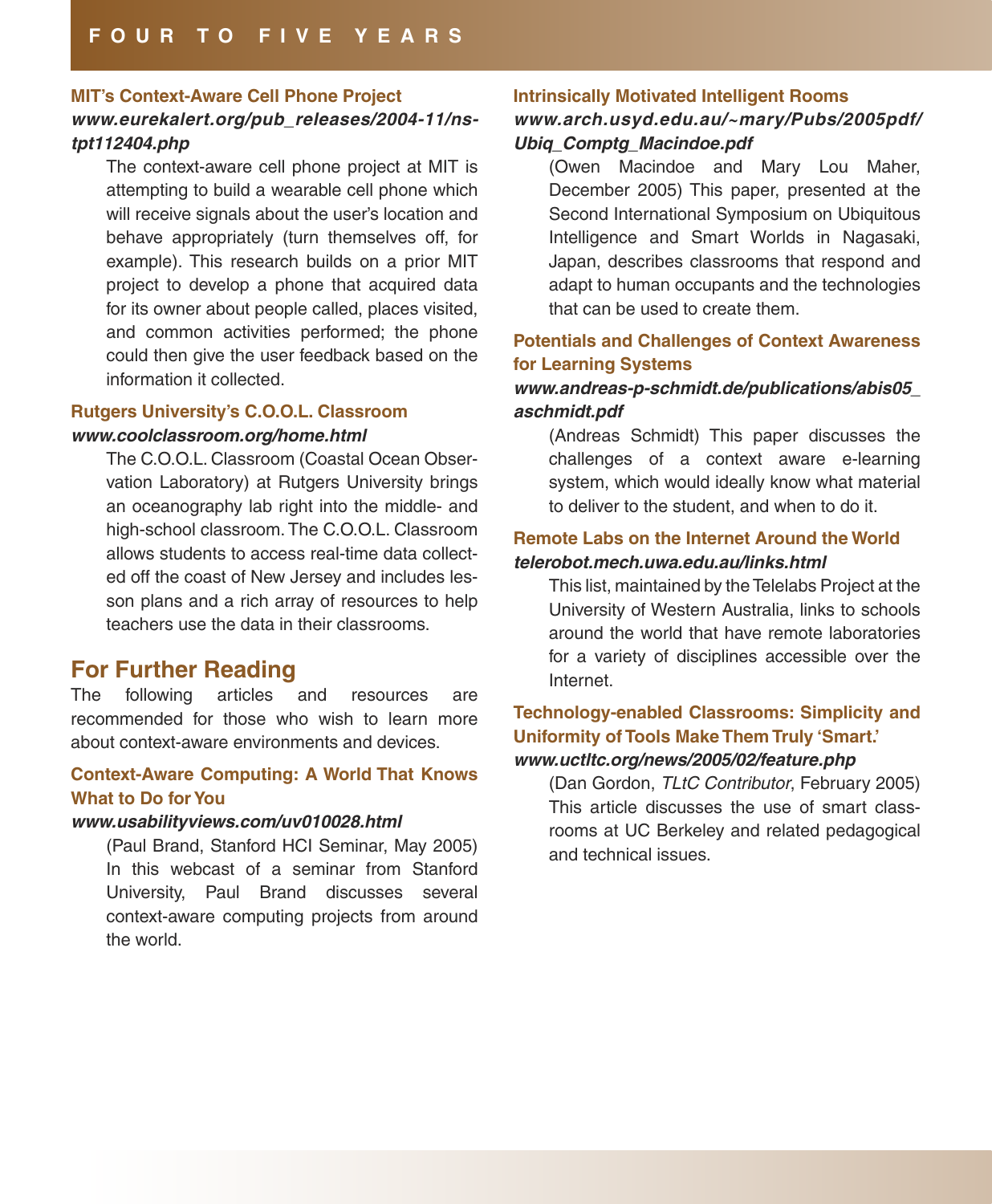## **H O R I Z O N P RO J E C T A DV I S O RY B OA R D**

**Phillip Long, Chair** Senior Strategist for the Academic Computing Enterprise & Director of Learning Outreach MIT iCampus, Information Services & Technology Massachusetts Institute of Technology

**Bryan Alexander**  Director for Emerging Technologies National Institute for Technology and Liberal Education (NITLE)

**Richard Baraniuk**  Victor E. Cameron Professor Rice University

**Sue Bauer**  Director of Computer Training California Lutheran University

**Malcolm Brown**  Director, Academic Computing Dartmouth College

**Vincent Doogan** Director, Academic Computing Services New York University

**Lev Gonick**  Vice President, Information Technology Services Case Western Reserve University

**Joeann Humbert**  Director of Online Learning Rochester Institute of Technology

**Jean Paul Jacob**  IBM Research, Emeritus IBM Almaden Research Center

**Larry Johnson**  Chief Executive Officer The New Media Consortium

**Alan Levine**  Instructional Technologist Maricopa Community Colleges **Cyprien Lomas** 

Director, Learning Centre Faculty of Agricultural Sciences University of British Columbia

**Nick Noakes**  Associate Director, Center for Enhanced Learning and Teaching Hong Kong University of Science and Technology

**Diana Oblinger**  Vice President **EDUCAUSE** 

**Ruben Puentedura**  President and Founder **Hippasus** 

**Ruth Sabean**  Assistant Vice Provost, Educational Technology College of Letters and Science University of California, Los Angeles

**Peter Samis**  Associate Curator of Education San Francisco Museum of Modern Art

**Rachel Smith**  Director, Special Projects and Publications The New Media Consortium

**Len Steinbach**  Chief Information Officer Cleveland Museum of Art

**Krista Terry**  Director, Technology in Learning Center Radford University

**Kristina Woolsey**  Learning Experience Designer Woolsey & Associates